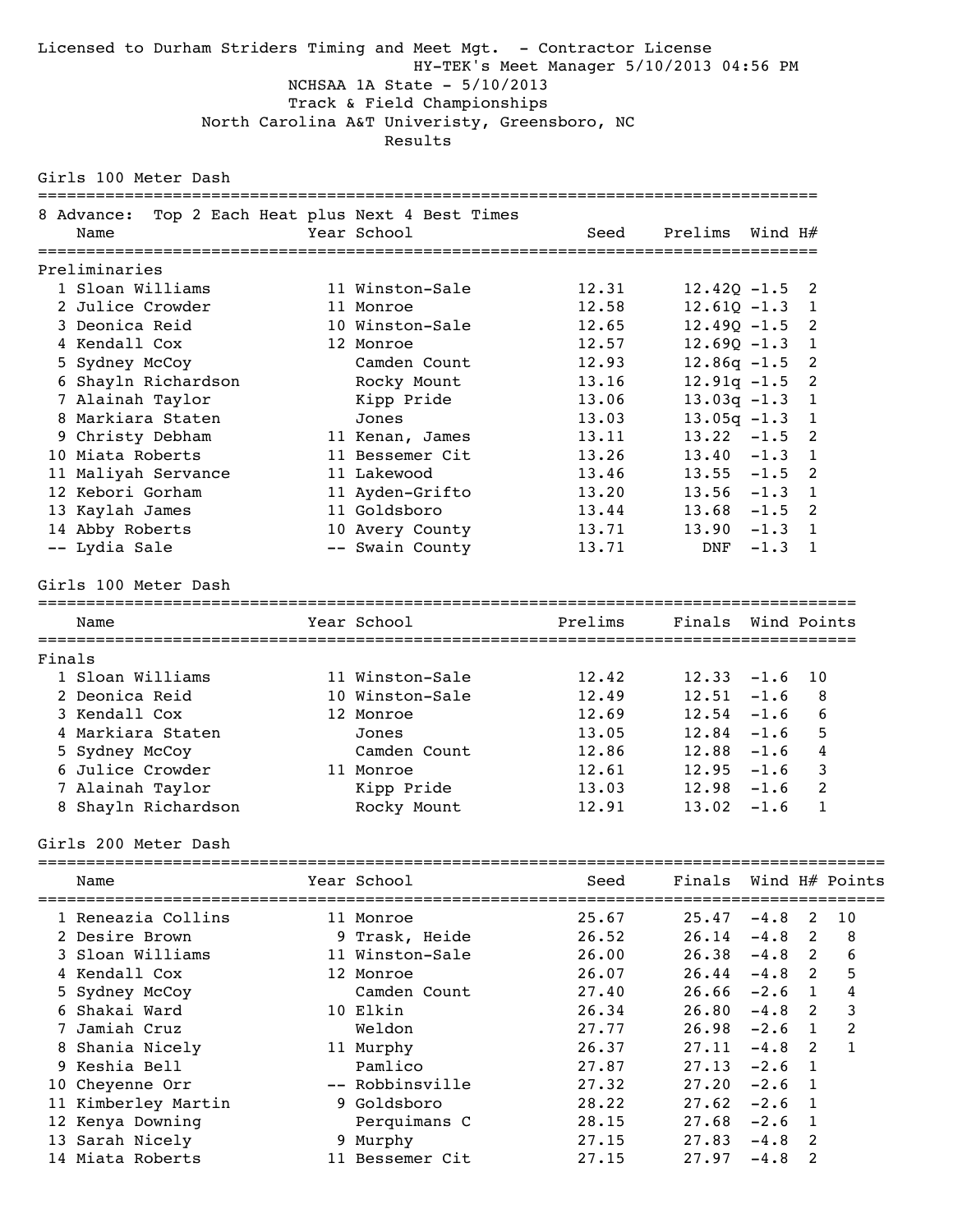| 15 Kaylah James  | 11 Goldsboro | 28.15 | $27.97 - 2.6$ 1 |  |
|------------------|--------------|-------|-----------------|--|
| 16 Bakari Oaadir | 10 Pender    | 28.14 | 28.08 -2.6 1    |  |

### Girls 400 Meter Dash

| Name                | Year School      | Seed    | Finals H# Points |                |                |
|---------------------|------------------|---------|------------------|----------------|----------------|
|                     |                  |         |                  |                |                |
| 1 Reneazia Collins  | 11 Monroe        | 59.70   | 56.28            | 2              | 10             |
| 2 Shakai Ward       | 10 Elkin         | 59.24   | 57.89            | 2              | 8              |
| 3 Desire Brown      | 9 Trask, Heide   | 1:00.95 | 58.38            | 2              | 6              |
| 4 Maria Kammire     | 11 Bishop McGui  | 59.65   | 58.42            | 2              | 5              |
| 5 Rebecca Rudisill  | 10 Highland Tec  | 59.64   | 59.66            | 2              | 4              |
| 6 Zasha Barrett     | 10 Monroe        | 1:01.69 | 1:00.58          | $\overline{2}$ | 3              |
| 7 Kylie Polsgrove   | 10 Avery County  | 59.48   | 1:00.62          | $\overline{2}$ | $\overline{2}$ |
| 8 Chasante' Jones   | Camden Count     | 1:03.71 | 1:01.01          | $\mathbf{1}$   | $\mathbf{1}$   |
| 9 Kendra Henry      | 10 Murphy        | 1:02.20 | 1:01.02          | $\mathbf{1}$   |                |
| 10 Danielle Fairley | 11 Red Springs   | 1:03.07 | 1:02.74          | $\mathbf{1}$   |                |
| 11 Mariah DeJesus   | Lejeune          | 1:04.94 | 1:03.55          | $\mathbf{1}$   |                |
| 12 Mercedes Booker  | Kipp Pride       | 1:05.36 | 1:03.67          | $\mathbf{1}$   |                |
| 13 Kimberly Stout   | 12 Hendersonvil  | 1:03.73 | 1:04.01          | $\mathbf{1}$   |                |
| 14 Chelsea King     | North Edgeco     | 1:02.04 | 1:04.57          | $\overline{2}$ |                |
| 15 Crystal Allen    | 12 Rosewood      | 1:04.67 | 1:05.44          | $\mathbf{1}$   |                |
| 16 Miranda Simmons  | 12 Goldsboro     | 1:07.15 | 1:08.98          | $\mathbf{1}$   |                |
|                     |                  |         |                  |                |                |
| Girls 800 Meter Run |                  |         |                  |                |                |
| Name                | Year School      | Seed    | Finals           |                | Points         |
|                     |                  |         |                  |                |                |
| 1 Malia Ellington   | 10 Community Day | 2:20.10 | 2:20.37          | 10             |                |
| 2 Bailey Seach      | 11 Bishop McGui  | 2:28.74 | 2:26.74          | 8              |                |
| 3 Kendall Toineeta  | 10 Cherokee      | 2:29.90 | 2:30.10          | 6              |                |
| 4 Alex Hardison     | Riverside (1     | 2:34.54 | 2:31.58          | 5              |                |
| 5 Jessica Zedek     | Southwest On     | 2:35.97 | 2:33.88          | 4              |                |
| 6 Davi Barbour      | 11 Mount Airy    | 2:34.12 | 2:34.93          | 3              |                |
| 7 Kim Ngo           | 11 NC School of  | 2:37.78 | 2:35.68          | $\overline{c}$ |                |
| 8 Tiffany Timpson   | 11 Hayesville    | 2:37.01 | 2:35.89          | $\mathbf{1}$   |                |
| 9 Ed-Konie Gilman   | Lejeune          | 2:28.36 | 2:38.65          |                |                |
| 10 Christie Rhames  | 12 Lincoln Char  | 2:36.06 | 2:38.69          |                |                |
| 11 Madison Durham   | 12 Elkin         | 2:36.17 | 2:41.73          |                |                |
| 12 Maddie Wyatt     | 11 NC School of  | 2:39.00 | 2:42.30          |                |                |
| 13 Nichole Mehlhaff | 10 Goldsboro     | 2:47.23 | 2:43.51          |                |                |
| 14 Christy Witcher  | 9 Raleigh Char   | 2:46.31 | 2:48.26          |                |                |
| 15 Tiffany Bowser   | Weldon           | 2:39.67 | 3:09.77          |                |                |

Girls 1600 Meter Run

| Name              | Year School      | Seed    | Finals  | Points                  |
|-------------------|------------------|---------|---------|-------------------------|
| 1 Malia Ellington | 10 Community Day | 5:12.23 | 5:01.37 | 10                      |
| 2 Shawnda Martin  | 9 Robbinsville   | 5:29.14 | 5:24.18 | 8                       |
| 3 Ed-Konie Gilman | Lejeune          | 5:42.61 | 5:31.21 | 6                       |
| 4 Carly Kreber    | 11 Bishop McGui  | 5:35.42 | 5:37.41 | 5                       |
| 5 Meghan Lyall    | -- Alleghany     | 5:40.20 | 5:48.47 | 4                       |
| 6 Max Tiffany     | Camden Count     | 5:57.09 | 5:49.90 | 3                       |
| 7 Stephanie Zaino | 12 Lake Norman   | 6:02.02 | 5:55.97 | $\overline{\mathbf{c}}$ |
| 8 Lorin Wales     | Lejeune          | 5:59.59 | 5:57.45 |                         |
| 9 Christy Witcher | 9 Raleigh Char   | 5:59.78 | 5:58.76 |                         |
| 10 Malarie Harris | 10 Thomas Jeffe  | 6:02.34 | 5:58.88 |                         |
| 11 Sophia Rowland | 12 NC School of  | 5:59.19 | 6:03.66 |                         |
| 12 Danielle Clark | 12 Lake Norman   | 6:01.41 | 6:09.22 |                         |

-- Shawnda Martin 9 Robbinsville 2:26.79 DNF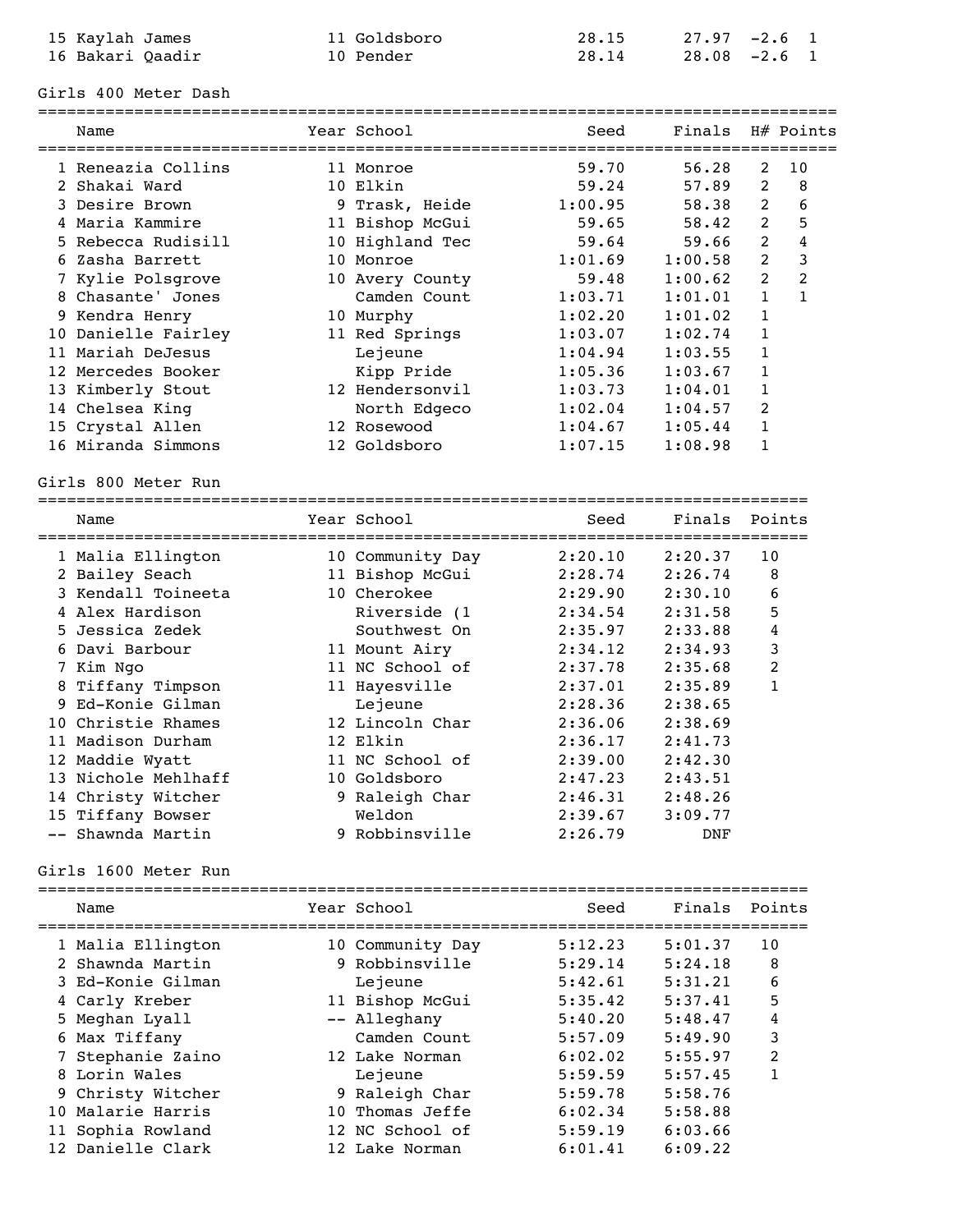| 13 Janay Kinlock   | 12 Lakewood     | 6:10.34 | 6:16.68 |
|--------------------|-----------------|---------|---------|
| 14 Ella Perrin     | 11 Raleigh Char | 6:10.71 | 6:24.57 |
| -- Haleigh Crouson | Southwest On    | 6:00.33 | DNF     |
| -- Kirsten Parries | 11 Mount Airy   | 5:39.55 | DNF     |

Girls 3200 Meter Run

| 11:30.24<br>11:42.66<br>10<br>1 Malia Ellington<br>10 Community Day<br>2 Kirsten Parries<br>11 Mount Airy<br>12:28.31<br>11:52.25<br>8<br>9 Robbinsville<br>3 Shawnda Martin<br>11:55.34<br>12:05.68<br>6<br>5<br>4 Caroline Mcleod<br>12:26.57<br>12:23.91<br>11 Gray Stone D<br>4<br>5 Vicki Kohlwey<br>10 Lake Norman<br>12:44.22<br>12:35.22<br>3<br>6 Max Tiffany<br>Camden Count<br>12:59.33<br>12:45.72<br>2<br>7 Shelby Hyatt<br>9 Swain County<br>12:58.37<br>12:54.71<br>8 Lorin Wales<br>$\mathbf{1}$<br>Lejeune<br>13:10.54<br>13:04.89<br>9 Elizabeth Lackey<br>12 Hendersonvil<br>13:05.08<br>13:25.59<br>10 Haleigh Crouson<br>Southwest On<br>12:58.43<br>13:26.57<br>11 Alyssa Bragg<br>Lejeune<br>13:49.55<br>13:41.95<br>12 Meredith Dorminey<br>11 NC School of<br>14:03.79<br>14:21.28<br>13 Kasie Elliott<br>14:23.78<br>14:44.61<br>11 Rosewood<br>14 Grayson Collins<br>10 Goldsboro<br>14:42.93<br>15:17.81<br>-- Sophia Rowland<br>12 NC School of<br>13:48.02<br>DNF<br>Girls 100 Meter Hurdles<br>Top 2 Each Heat plus Next 4 Best Times<br>8 Advance:<br>Year School<br>Prelims<br>Seed<br>Wind $H#$<br>Name<br>Preliminaries<br>1 Reneazia Collins<br>15.62<br>$16.19Q - 2.3$<br>2<br>11 Monroe<br>2 Kylie Polsgrove<br>10 Avery County<br>16.01<br>$16.37Q - 1.2$<br>1<br>3 Alexsia Best<br>11 Ayden-Grifto<br>16.48<br>$16.40Q - 1.2$<br>1<br>4 Akeyra Hailey<br>10 Monroe<br>16.96<br>$16.62Q - 2.3$<br>2<br>5 Samantha Huskey<br>11 Mitchell<br>$16.53q -1.2$<br>17.07<br>1<br>6 Asha Jordan<br>$16.76q - 1.2$<br>11 Monroe<br>17.18<br>1<br>$16.81q - 1.2$<br>7 Alysse Atwell<br>11 Rosewood<br>17.37<br>1<br>8 Dasja Johnson<br>12 Union<br>$16.83q -2.3$<br>2<br>17.05<br>9 Rachel Moore<br>12 Andrews<br>16.98<br>2<br>17.22<br>$-2.3$<br>10 Summer Cordon<br>Northside (1<br>$-2.3$<br>2<br>17.25<br>17.01<br>11 Ashleigh Cleveland<br>11 NC School of<br>$-2.3$<br>2<br>17.69<br>17.58<br>12 Decherra Sheppard<br>Dixon<br>$-2.3$<br>2<br>18.55<br>17.96<br>13 Gabby Abbott<br>-- Robbinsville<br>$\mathbf{1}$<br>17.61<br>18.39<br>$-1.2$<br>14 Rebecca Horne<br>Southwest On<br>18.19<br>18.50<br>$-1.2$<br>1<br>15 Kiaria Greene<br>Riverside (1<br>18.52<br>18.94<br>$-1.2$<br>1<br>12 North Stokes<br>17.97<br>$-2.3$ 2<br>-- Tess Rogers<br>DNF<br>Girls 100 Meter Hurdles<br>Prelims<br>Year School<br>Name<br>Finals<br>1 Reneazia Collins<br>16.19<br>11 Monroe<br>15.52<br>$-1.9$<br>10<br>16.37<br>2 Kylie Polsgrove<br>16.05<br>$-1.9$<br>8<br>10 Avery County<br>11 Mitchell<br>16.53<br>3 Samantha Huskey<br>16.37<br>$-1.9$<br>6<br>4 Akeyra Hailey<br>16.62<br>$-1.9$<br>10 Monroe<br>16.77<br>5<br>5 Dasja Johnson<br>12 Union<br>16.83<br>$-1.9$<br>16.80<br>4<br>3<br>6 Alysse Atwell<br>11 Rosewood<br>16.81<br>16.83<br>$-1.9$<br>7 Asha Jordan<br>11 Monroe<br>16.76<br>17.29<br>$-1.9$<br>2<br>-- Alexsia Best<br>11 Ayden-Grifto<br>DNF | ============================<br>Name | ================<br>Year School | ====================================<br>Seed | Finals | Points |  |
|---------------------------------------------------------------------------------------------------------------------------------------------------------------------------------------------------------------------------------------------------------------------------------------------------------------------------------------------------------------------------------------------------------------------------------------------------------------------------------------------------------------------------------------------------------------------------------------------------------------------------------------------------------------------------------------------------------------------------------------------------------------------------------------------------------------------------------------------------------------------------------------------------------------------------------------------------------------------------------------------------------------------------------------------------------------------------------------------------------------------------------------------------------------------------------------------------------------------------------------------------------------------------------------------------------------------------------------------------------------------------------------------------------------------------------------------------------------------------------------------------------------------------------------------------------------------------------------------------------------------------------------------------------------------------------------------------------------------------------------------------------------------------------------------------------------------------------------------------------------------------------------------------------------------------------------------------------------------------------------------------------------------------------------------------------------------------------------------------------------------------------------------------------------------------------------------------------------------------------------------------------------------------------------------------------------------------------------------------------------------------------------------------------------------------------------------------------------------------------------------------------------------------------------------------------------------------------------------------------------------------------------------------------------------------------------------------------------------------------------------------------------------------------------------------------------------------------------------------------------------------------------------------------|--------------------------------------|---------------------------------|----------------------------------------------|--------|--------|--|
|                                                                                                                                                                                                                                                                                                                                                                                                                                                                                                                                                                                                                                                                                                                                                                                                                                                                                                                                                                                                                                                                                                                                                                                                                                                                                                                                                                                                                                                                                                                                                                                                                                                                                                                                                                                                                                                                                                                                                                                                                                                                                                                                                                                                                                                                                                                                                                                                                                                                                                                                                                                                                                                                                                                                                                                                                                                                                                         |                                      |                                 |                                              |        |        |  |
|                                                                                                                                                                                                                                                                                                                                                                                                                                                                                                                                                                                                                                                                                                                                                                                                                                                                                                                                                                                                                                                                                                                                                                                                                                                                                                                                                                                                                                                                                                                                                                                                                                                                                                                                                                                                                                                                                                                                                                                                                                                                                                                                                                                                                                                                                                                                                                                                                                                                                                                                                                                                                                                                                                                                                                                                                                                                                                         |                                      |                                 |                                              |        |        |  |
|                                                                                                                                                                                                                                                                                                                                                                                                                                                                                                                                                                                                                                                                                                                                                                                                                                                                                                                                                                                                                                                                                                                                                                                                                                                                                                                                                                                                                                                                                                                                                                                                                                                                                                                                                                                                                                                                                                                                                                                                                                                                                                                                                                                                                                                                                                                                                                                                                                                                                                                                                                                                                                                                                                                                                                                                                                                                                                         |                                      |                                 |                                              |        |        |  |
|                                                                                                                                                                                                                                                                                                                                                                                                                                                                                                                                                                                                                                                                                                                                                                                                                                                                                                                                                                                                                                                                                                                                                                                                                                                                                                                                                                                                                                                                                                                                                                                                                                                                                                                                                                                                                                                                                                                                                                                                                                                                                                                                                                                                                                                                                                                                                                                                                                                                                                                                                                                                                                                                                                                                                                                                                                                                                                         |                                      |                                 |                                              |        |        |  |
|                                                                                                                                                                                                                                                                                                                                                                                                                                                                                                                                                                                                                                                                                                                                                                                                                                                                                                                                                                                                                                                                                                                                                                                                                                                                                                                                                                                                                                                                                                                                                                                                                                                                                                                                                                                                                                                                                                                                                                                                                                                                                                                                                                                                                                                                                                                                                                                                                                                                                                                                                                                                                                                                                                                                                                                                                                                                                                         |                                      |                                 |                                              |        |        |  |
|                                                                                                                                                                                                                                                                                                                                                                                                                                                                                                                                                                                                                                                                                                                                                                                                                                                                                                                                                                                                                                                                                                                                                                                                                                                                                                                                                                                                                                                                                                                                                                                                                                                                                                                                                                                                                                                                                                                                                                                                                                                                                                                                                                                                                                                                                                                                                                                                                                                                                                                                                                                                                                                                                                                                                                                                                                                                                                         |                                      |                                 |                                              |        |        |  |
|                                                                                                                                                                                                                                                                                                                                                                                                                                                                                                                                                                                                                                                                                                                                                                                                                                                                                                                                                                                                                                                                                                                                                                                                                                                                                                                                                                                                                                                                                                                                                                                                                                                                                                                                                                                                                                                                                                                                                                                                                                                                                                                                                                                                                                                                                                                                                                                                                                                                                                                                                                                                                                                                                                                                                                                                                                                                                                         |                                      |                                 |                                              |        |        |  |
|                                                                                                                                                                                                                                                                                                                                                                                                                                                                                                                                                                                                                                                                                                                                                                                                                                                                                                                                                                                                                                                                                                                                                                                                                                                                                                                                                                                                                                                                                                                                                                                                                                                                                                                                                                                                                                                                                                                                                                                                                                                                                                                                                                                                                                                                                                                                                                                                                                                                                                                                                                                                                                                                                                                                                                                                                                                                                                         |                                      |                                 |                                              |        |        |  |
|                                                                                                                                                                                                                                                                                                                                                                                                                                                                                                                                                                                                                                                                                                                                                                                                                                                                                                                                                                                                                                                                                                                                                                                                                                                                                                                                                                                                                                                                                                                                                                                                                                                                                                                                                                                                                                                                                                                                                                                                                                                                                                                                                                                                                                                                                                                                                                                                                                                                                                                                                                                                                                                                                                                                                                                                                                                                                                         |                                      |                                 |                                              |        |        |  |
|                                                                                                                                                                                                                                                                                                                                                                                                                                                                                                                                                                                                                                                                                                                                                                                                                                                                                                                                                                                                                                                                                                                                                                                                                                                                                                                                                                                                                                                                                                                                                                                                                                                                                                                                                                                                                                                                                                                                                                                                                                                                                                                                                                                                                                                                                                                                                                                                                                                                                                                                                                                                                                                                                                                                                                                                                                                                                                         |                                      |                                 |                                              |        |        |  |
|                                                                                                                                                                                                                                                                                                                                                                                                                                                                                                                                                                                                                                                                                                                                                                                                                                                                                                                                                                                                                                                                                                                                                                                                                                                                                                                                                                                                                                                                                                                                                                                                                                                                                                                                                                                                                                                                                                                                                                                                                                                                                                                                                                                                                                                                                                                                                                                                                                                                                                                                                                                                                                                                                                                                                                                                                                                                                                         |                                      |                                 |                                              |        |        |  |
|                                                                                                                                                                                                                                                                                                                                                                                                                                                                                                                                                                                                                                                                                                                                                                                                                                                                                                                                                                                                                                                                                                                                                                                                                                                                                                                                                                                                                                                                                                                                                                                                                                                                                                                                                                                                                                                                                                                                                                                                                                                                                                                                                                                                                                                                                                                                                                                                                                                                                                                                                                                                                                                                                                                                                                                                                                                                                                         |                                      |                                 |                                              |        |        |  |
|                                                                                                                                                                                                                                                                                                                                                                                                                                                                                                                                                                                                                                                                                                                                                                                                                                                                                                                                                                                                                                                                                                                                                                                                                                                                                                                                                                                                                                                                                                                                                                                                                                                                                                                                                                                                                                                                                                                                                                                                                                                                                                                                                                                                                                                                                                                                                                                                                                                                                                                                                                                                                                                                                                                                                                                                                                                                                                         |                                      |                                 |                                              |        |        |  |
|                                                                                                                                                                                                                                                                                                                                                                                                                                                                                                                                                                                                                                                                                                                                                                                                                                                                                                                                                                                                                                                                                                                                                                                                                                                                                                                                                                                                                                                                                                                                                                                                                                                                                                                                                                                                                                                                                                                                                                                                                                                                                                                                                                                                                                                                                                                                                                                                                                                                                                                                                                                                                                                                                                                                                                                                                                                                                                         |                                      |                                 |                                              |        |        |  |
|                                                                                                                                                                                                                                                                                                                                                                                                                                                                                                                                                                                                                                                                                                                                                                                                                                                                                                                                                                                                                                                                                                                                                                                                                                                                                                                                                                                                                                                                                                                                                                                                                                                                                                                                                                                                                                                                                                                                                                                                                                                                                                                                                                                                                                                                                                                                                                                                                                                                                                                                                                                                                                                                                                                                                                                                                                                                                                         |                                      |                                 |                                              |        |        |  |
| Finals Wind Points                                                                                                                                                                                                                                                                                                                                                                                                                                                                                                                                                                                                                                                                                                                                                                                                                                                                                                                                                                                                                                                                                                                                                                                                                                                                                                                                                                                                                                                                                                                                                                                                                                                                                                                                                                                                                                                                                                                                                                                                                                                                                                                                                                                                                                                                                                                                                                                                                                                                                                                                                                                                                                                                                                                                                                                                                                                                                      |                                      |                                 |                                              |        |        |  |
|                                                                                                                                                                                                                                                                                                                                                                                                                                                                                                                                                                                                                                                                                                                                                                                                                                                                                                                                                                                                                                                                                                                                                                                                                                                                                                                                                                                                                                                                                                                                                                                                                                                                                                                                                                                                                                                                                                                                                                                                                                                                                                                                                                                                                                                                                                                                                                                                                                                                                                                                                                                                                                                                                                                                                                                                                                                                                                         |                                      |                                 |                                              |        |        |  |
|                                                                                                                                                                                                                                                                                                                                                                                                                                                                                                                                                                                                                                                                                                                                                                                                                                                                                                                                                                                                                                                                                                                                                                                                                                                                                                                                                                                                                                                                                                                                                                                                                                                                                                                                                                                                                                                                                                                                                                                                                                                                                                                                                                                                                                                                                                                                                                                                                                                                                                                                                                                                                                                                                                                                                                                                                                                                                                         |                                      |                                 |                                              |        |        |  |
|                                                                                                                                                                                                                                                                                                                                                                                                                                                                                                                                                                                                                                                                                                                                                                                                                                                                                                                                                                                                                                                                                                                                                                                                                                                                                                                                                                                                                                                                                                                                                                                                                                                                                                                                                                                                                                                                                                                                                                                                                                                                                                                                                                                                                                                                                                                                                                                                                                                                                                                                                                                                                                                                                                                                                                                                                                                                                                         |                                      |                                 |                                              |        |        |  |
|                                                                                                                                                                                                                                                                                                                                                                                                                                                                                                                                                                                                                                                                                                                                                                                                                                                                                                                                                                                                                                                                                                                                                                                                                                                                                                                                                                                                                                                                                                                                                                                                                                                                                                                                                                                                                                                                                                                                                                                                                                                                                                                                                                                                                                                                                                                                                                                                                                                                                                                                                                                                                                                                                                                                                                                                                                                                                                         |                                      |                                 |                                              |        |        |  |
|                                                                                                                                                                                                                                                                                                                                                                                                                                                                                                                                                                                                                                                                                                                                                                                                                                                                                                                                                                                                                                                                                                                                                                                                                                                                                                                                                                                                                                                                                                                                                                                                                                                                                                                                                                                                                                                                                                                                                                                                                                                                                                                                                                                                                                                                                                                                                                                                                                                                                                                                                                                                                                                                                                                                                                                                                                                                                                         |                                      |                                 |                                              |        |        |  |
|                                                                                                                                                                                                                                                                                                                                                                                                                                                                                                                                                                                                                                                                                                                                                                                                                                                                                                                                                                                                                                                                                                                                                                                                                                                                                                                                                                                                                                                                                                                                                                                                                                                                                                                                                                                                                                                                                                                                                                                                                                                                                                                                                                                                                                                                                                                                                                                                                                                                                                                                                                                                                                                                                                                                                                                                                                                                                                         |                                      |                                 |                                              |        |        |  |
|                                                                                                                                                                                                                                                                                                                                                                                                                                                                                                                                                                                                                                                                                                                                                                                                                                                                                                                                                                                                                                                                                                                                                                                                                                                                                                                                                                                                                                                                                                                                                                                                                                                                                                                                                                                                                                                                                                                                                                                                                                                                                                                                                                                                                                                                                                                                                                                                                                                                                                                                                                                                                                                                                                                                                                                                                                                                                                         |                                      |                                 |                                              |        |        |  |
|                                                                                                                                                                                                                                                                                                                                                                                                                                                                                                                                                                                                                                                                                                                                                                                                                                                                                                                                                                                                                                                                                                                                                                                                                                                                                                                                                                                                                                                                                                                                                                                                                                                                                                                                                                                                                                                                                                                                                                                                                                                                                                                                                                                                                                                                                                                                                                                                                                                                                                                                                                                                                                                                                                                                                                                                                                                                                                         |                                      |                                 |                                              |        |        |  |
|                                                                                                                                                                                                                                                                                                                                                                                                                                                                                                                                                                                                                                                                                                                                                                                                                                                                                                                                                                                                                                                                                                                                                                                                                                                                                                                                                                                                                                                                                                                                                                                                                                                                                                                                                                                                                                                                                                                                                                                                                                                                                                                                                                                                                                                                                                                                                                                                                                                                                                                                                                                                                                                                                                                                                                                                                                                                                                         |                                      |                                 |                                              |        |        |  |
|                                                                                                                                                                                                                                                                                                                                                                                                                                                                                                                                                                                                                                                                                                                                                                                                                                                                                                                                                                                                                                                                                                                                                                                                                                                                                                                                                                                                                                                                                                                                                                                                                                                                                                                                                                                                                                                                                                                                                                                                                                                                                                                                                                                                                                                                                                                                                                                                                                                                                                                                                                                                                                                                                                                                                                                                                                                                                                         |                                      |                                 |                                              |        |        |  |
|                                                                                                                                                                                                                                                                                                                                                                                                                                                                                                                                                                                                                                                                                                                                                                                                                                                                                                                                                                                                                                                                                                                                                                                                                                                                                                                                                                                                                                                                                                                                                                                                                                                                                                                                                                                                                                                                                                                                                                                                                                                                                                                                                                                                                                                                                                                                                                                                                                                                                                                                                                                                                                                                                                                                                                                                                                                                                                         |                                      |                                 |                                              |        |        |  |
|                                                                                                                                                                                                                                                                                                                                                                                                                                                                                                                                                                                                                                                                                                                                                                                                                                                                                                                                                                                                                                                                                                                                                                                                                                                                                                                                                                                                                                                                                                                                                                                                                                                                                                                                                                                                                                                                                                                                                                                                                                                                                                                                                                                                                                                                                                                                                                                                                                                                                                                                                                                                                                                                                                                                                                                                                                                                                                         |                                      |                                 |                                              |        |        |  |
|                                                                                                                                                                                                                                                                                                                                                                                                                                                                                                                                                                                                                                                                                                                                                                                                                                                                                                                                                                                                                                                                                                                                                                                                                                                                                                                                                                                                                                                                                                                                                                                                                                                                                                                                                                                                                                                                                                                                                                                                                                                                                                                                                                                                                                                                                                                                                                                                                                                                                                                                                                                                                                                                                                                                                                                                                                                                                                         |                                      |                                 |                                              |        |        |  |
|                                                                                                                                                                                                                                                                                                                                                                                                                                                                                                                                                                                                                                                                                                                                                                                                                                                                                                                                                                                                                                                                                                                                                                                                                                                                                                                                                                                                                                                                                                                                                                                                                                                                                                                                                                                                                                                                                                                                                                                                                                                                                                                                                                                                                                                                                                                                                                                                                                                                                                                                                                                                                                                                                                                                                                                                                                                                                                         |                                      |                                 |                                              |        |        |  |
|                                                                                                                                                                                                                                                                                                                                                                                                                                                                                                                                                                                                                                                                                                                                                                                                                                                                                                                                                                                                                                                                                                                                                                                                                                                                                                                                                                                                                                                                                                                                                                                                                                                                                                                                                                                                                                                                                                                                                                                                                                                                                                                                                                                                                                                                                                                                                                                                                                                                                                                                                                                                                                                                                                                                                                                                                                                                                                         |                                      |                                 |                                              |        |        |  |
|                                                                                                                                                                                                                                                                                                                                                                                                                                                                                                                                                                                                                                                                                                                                                                                                                                                                                                                                                                                                                                                                                                                                                                                                                                                                                                                                                                                                                                                                                                                                                                                                                                                                                                                                                                                                                                                                                                                                                                                                                                                                                                                                                                                                                                                                                                                                                                                                                                                                                                                                                                                                                                                                                                                                                                                                                                                                                                         |                                      |                                 |                                              |        |        |  |
|                                                                                                                                                                                                                                                                                                                                                                                                                                                                                                                                                                                                                                                                                                                                                                                                                                                                                                                                                                                                                                                                                                                                                                                                                                                                                                                                                                                                                                                                                                                                                                                                                                                                                                                                                                                                                                                                                                                                                                                                                                                                                                                                                                                                                                                                                                                                                                                                                                                                                                                                                                                                                                                                                                                                                                                                                                                                                                         |                                      |                                 |                                              |        |        |  |
|                                                                                                                                                                                                                                                                                                                                                                                                                                                                                                                                                                                                                                                                                                                                                                                                                                                                                                                                                                                                                                                                                                                                                                                                                                                                                                                                                                                                                                                                                                                                                                                                                                                                                                                                                                                                                                                                                                                                                                                                                                                                                                                                                                                                                                                                                                                                                                                                                                                                                                                                                                                                                                                                                                                                                                                                                                                                                                         |                                      |                                 |                                              |        |        |  |
|                                                                                                                                                                                                                                                                                                                                                                                                                                                                                                                                                                                                                                                                                                                                                                                                                                                                                                                                                                                                                                                                                                                                                                                                                                                                                                                                                                                                                                                                                                                                                                                                                                                                                                                                                                                                                                                                                                                                                                                                                                                                                                                                                                                                                                                                                                                                                                                                                                                                                                                                                                                                                                                                                                                                                                                                                                                                                                         |                                      |                                 |                                              |        |        |  |
|                                                                                                                                                                                                                                                                                                                                                                                                                                                                                                                                                                                                                                                                                                                                                                                                                                                                                                                                                                                                                                                                                                                                                                                                                                                                                                                                                                                                                                                                                                                                                                                                                                                                                                                                                                                                                                                                                                                                                                                                                                                                                                                                                                                                                                                                                                                                                                                                                                                                                                                                                                                                                                                                                                                                                                                                                                                                                                         |                                      |                                 |                                              |        |        |  |
|                                                                                                                                                                                                                                                                                                                                                                                                                                                                                                                                                                                                                                                                                                                                                                                                                                                                                                                                                                                                                                                                                                                                                                                                                                                                                                                                                                                                                                                                                                                                                                                                                                                                                                                                                                                                                                                                                                                                                                                                                                                                                                                                                                                                                                                                                                                                                                                                                                                                                                                                                                                                                                                                                                                                                                                                                                                                                                         |                                      |                                 |                                              |        |        |  |
|                                                                                                                                                                                                                                                                                                                                                                                                                                                                                                                                                                                                                                                                                                                                                                                                                                                                                                                                                                                                                                                                                                                                                                                                                                                                                                                                                                                                                                                                                                                                                                                                                                                                                                                                                                                                                                                                                                                                                                                                                                                                                                                                                                                                                                                                                                                                                                                                                                                                                                                                                                                                                                                                                                                                                                                                                                                                                                         |                                      |                                 |                                              |        |        |  |
|                                                                                                                                                                                                                                                                                                                                                                                                                                                                                                                                                                                                                                                                                                                                                                                                                                                                                                                                                                                                                                                                                                                                                                                                                                                                                                                                                                                                                                                                                                                                                                                                                                                                                                                                                                                                                                                                                                                                                                                                                                                                                                                                                                                                                                                                                                                                                                                                                                                                                                                                                                                                                                                                                                                                                                                                                                                                                                         |                                      |                                 |                                              |        |        |  |
|                                                                                                                                                                                                                                                                                                                                                                                                                                                                                                                                                                                                                                                                                                                                                                                                                                                                                                                                                                                                                                                                                                                                                                                                                                                                                                                                                                                                                                                                                                                                                                                                                                                                                                                                                                                                                                                                                                                                                                                                                                                                                                                                                                                                                                                                                                                                                                                                                                                                                                                                                                                                                                                                                                                                                                                                                                                                                                         |                                      |                                 |                                              |        |        |  |
|                                                                                                                                                                                                                                                                                                                                                                                                                                                                                                                                                                                                                                                                                                                                                                                                                                                                                                                                                                                                                                                                                                                                                                                                                                                                                                                                                                                                                                                                                                                                                                                                                                                                                                                                                                                                                                                                                                                                                                                                                                                                                                                                                                                                                                                                                                                                                                                                                                                                                                                                                                                                                                                                                                                                                                                                                                                                                                         |                                      |                                 |                                              |        |        |  |
|                                                                                                                                                                                                                                                                                                                                                                                                                                                                                                                                                                                                                                                                                                                                                                                                                                                                                                                                                                                                                                                                                                                                                                                                                                                                                                                                                                                                                                                                                                                                                                                                                                                                                                                                                                                                                                                                                                                                                                                                                                                                                                                                                                                                                                                                                                                                                                                                                                                                                                                                                                                                                                                                                                                                                                                                                                                                                                         |                                      |                                 |                                              |        |        |  |
|                                                                                                                                                                                                                                                                                                                                                                                                                                                                                                                                                                                                                                                                                                                                                                                                                                                                                                                                                                                                                                                                                                                                                                                                                                                                                                                                                                                                                                                                                                                                                                                                                                                                                                                                                                                                                                                                                                                                                                                                                                                                                                                                                                                                                                                                                                                                                                                                                                                                                                                                                                                                                                                                                                                                                                                                                                                                                                         |                                      |                                 |                                              |        |        |  |
|                                                                                                                                                                                                                                                                                                                                                                                                                                                                                                                                                                                                                                                                                                                                                                                                                                                                                                                                                                                                                                                                                                                                                                                                                                                                                                                                                                                                                                                                                                                                                                                                                                                                                                                                                                                                                                                                                                                                                                                                                                                                                                                                                                                                                                                                                                                                                                                                                                                                                                                                                                                                                                                                                                                                                                                                                                                                                                         |                                      |                                 |                                              |        |        |  |
|                                                                                                                                                                                                                                                                                                                                                                                                                                                                                                                                                                                                                                                                                                                                                                                                                                                                                                                                                                                                                                                                                                                                                                                                                                                                                                                                                                                                                                                                                                                                                                                                                                                                                                                                                                                                                                                                                                                                                                                                                                                                                                                                                                                                                                                                                                                                                                                                                                                                                                                                                                                                                                                                                                                                                                                                                                                                                                         |                                      |                                 |                                              |        |        |  |
|                                                                                                                                                                                                                                                                                                                                                                                                                                                                                                                                                                                                                                                                                                                                                                                                                                                                                                                                                                                                                                                                                                                                                                                                                                                                                                                                                                                                                                                                                                                                                                                                                                                                                                                                                                                                                                                                                                                                                                                                                                                                                                                                                                                                                                                                                                                                                                                                                                                                                                                                                                                                                                                                                                                                                                                                                                                                                                         |                                      |                                 |                                              |        |        |  |
|                                                                                                                                                                                                                                                                                                                                                                                                                                                                                                                                                                                                                                                                                                                                                                                                                                                                                                                                                                                                                                                                                                                                                                                                                                                                                                                                                                                                                                                                                                                                                                                                                                                                                                                                                                                                                                                                                                                                                                                                                                                                                                                                                                                                                                                                                                                                                                                                                                                                                                                                                                                                                                                                                                                                                                                                                                                                                                         |                                      |                                 |                                              |        |        |  |
|                                                                                                                                                                                                                                                                                                                                                                                                                                                                                                                                                                                                                                                                                                                                                                                                                                                                                                                                                                                                                                                                                                                                                                                                                                                                                                                                                                                                                                                                                                                                                                                                                                                                                                                                                                                                                                                                                                                                                                                                                                                                                                                                                                                                                                                                                                                                                                                                                                                                                                                                                                                                                                                                                                                                                                                                                                                                                                         |                                      |                                 |                                              |        |        |  |
|                                                                                                                                                                                                                                                                                                                                                                                                                                                                                                                                                                                                                                                                                                                                                                                                                                                                                                                                                                                                                                                                                                                                                                                                                                                                                                                                                                                                                                                                                                                                                                                                                                                                                                                                                                                                                                                                                                                                                                                                                                                                                                                                                                                                                                                                                                                                                                                                                                                                                                                                                                                                                                                                                                                                                                                                                                                                                                         |                                      |                                 | 16.40                                        |        | $-1.9$ |  |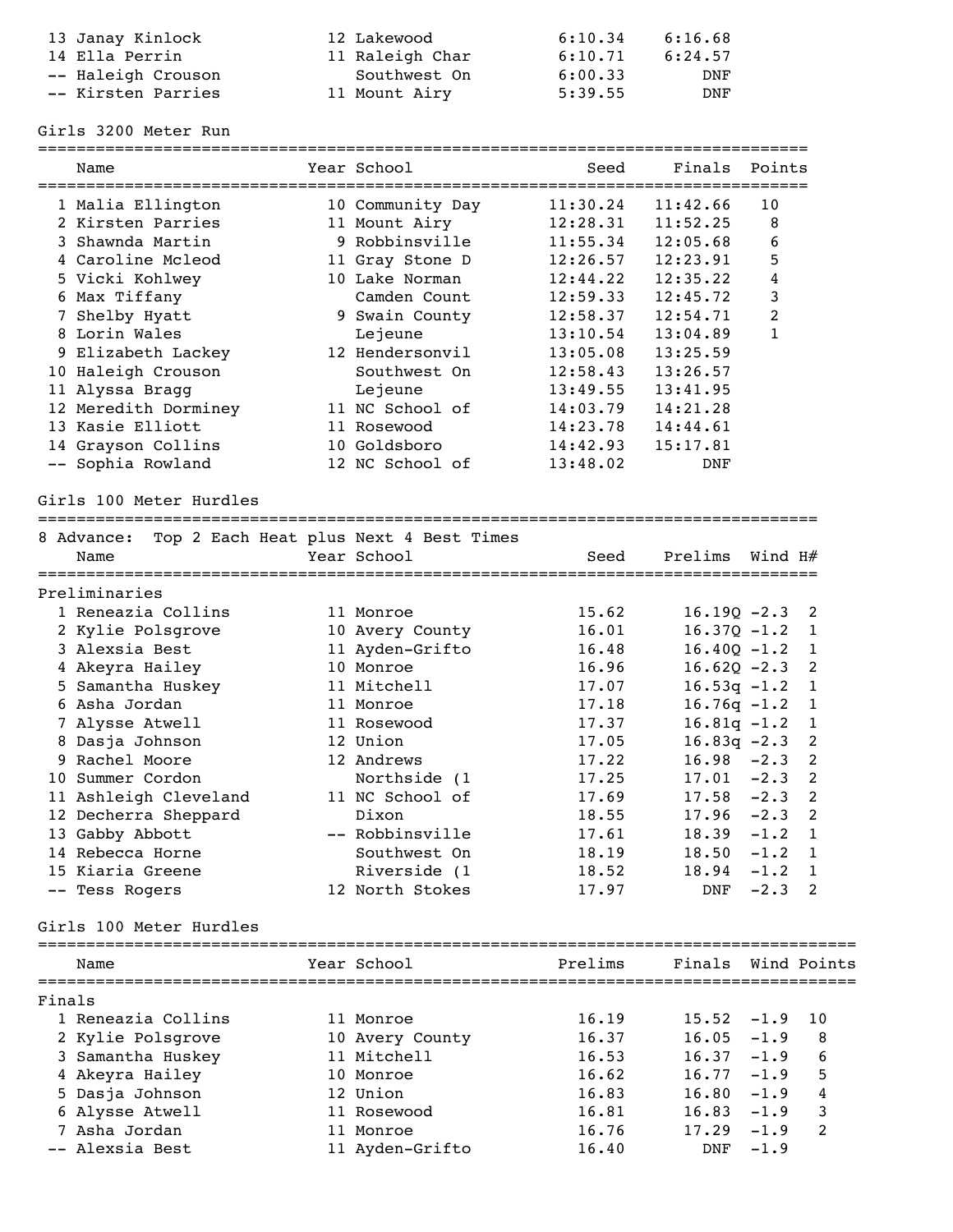## Girls 300 Meter Hurdles

|   | Name                  | Year School       | Seed  | Finals |             | H# Points |
|---|-----------------------|-------------------|-------|--------|-------------|-----------|
|   | 1 Kylie Polsgrove     | 10 Avery County   | 48.57 | 46.17  | 2           | 10        |
|   | 2 Madison Sigmon      | 11 South Davidson | 47.21 | 46.22  | 2           | 8         |
|   | 3 Sloan Williams      | 11 Winston-Sale   | 48.76 | 46.63  | 2           | 6         |
|   | Samantha Huskey       | 11 Mitchell       | 49.41 | 47.49  | 2           | 5         |
|   | 5 Shikima Gainey      | 12 Monroe         | 49.77 | 48.76  | 2           | 4         |
| 6 | Dasja Johnson         | 12 Union          | 49.25 | 49.02  | 2           | 3         |
|   | 7 Rachel Moore        | 12 Andrews        | 49.24 | 49.35  | 2           | 2         |
|   | 8 Kebori Gorham       | 11 Ayden-Grifto   | 49.88 | 49.76  | $\mathbf 1$ |           |
|   | 9 Asha Jordan         | 11 Monroe         | 49.87 | 50.41  | 2           |           |
|   | 10 Alahdrian Petty    | 11 Bessemer Cit   | 50.77 | 50.68  | 1           |           |
|   | 11 Alysse Atwell      | 11 Rosewood       | 50.02 | 51.79  | 1           |           |
|   | 12 Ashleigh Cleveland | 11 NC School of   | 52.56 | 52.60  | 1           |           |
|   | 13 Andrea Price       | North Edgeco      | 55.22 | 53.49  | 1           |           |
|   | 14 Hannah Copeland    | Riverside (1      | 54.19 | 55.82  | 1           |           |
|   | 15 McKayla Booker     | Kipp Pride        | 54.16 | 56.15  |             |           |
|   | 16 Ashli Felton       | Perquimans C      | 54.89 | 59.02  |             |           |

Girls 4x100 Meter Relay

|                                     |     | ================================= |        |                |              |
|-------------------------------------|-----|-----------------------------------|--------|----------------|--------------|
| School<br>========================= |     | Seed                              | Finals |                | H# Points    |
| 1 Winston-Salem Prep Academy        | 'A' | 51.44                             | 48.93  | 2              | 10           |
| 1) Sloan Williams 11                |     | 2) Deonica Reid 10                |        |                |              |
| 3) Ashley Hicks 12                  |     | 4) Jahnae Bowman 9                |        |                |              |
| 2 Monroe<br>' A'                    |     | 51.88                             | 49.73  | 2              | 8            |
| 1) Daya Jordan 12                   |     | 2) Simone Gwehi 11                |        |                |              |
| 3) Asha Jordan 11                   |     | 4) Julice Crowder 11              |        |                |              |
| 3 North Edgecombe<br>'A'            |     | 51.66                             | 50.54  | 2              | 6            |
| 1) Alex Eatman                      |     | 2) Chelsea King                   |        |                |              |
| 3) Brittany Blackwell               |     | 4) Cierra Franklin                |        |                |              |
| 4 Albemarle<br><b>A'</b>            |     | 51.80                             | 50.74  | 2              | 5            |
| 1) Tyshianna Bruton 9               |     | 2) Akela Branch 11                |        |                |              |
| 3) Brianna Blackmon 11              |     | 4) Kijana Sellers 12              |        |                |              |
| 5 Goldsboro<br>" A '                |     | 53.06                             | 51.41  | 2              | 4            |
| 1) Nekooshia Kornegay 10            |     | 2) Kaylah James 11                |        |                |              |
| 3) Josephine Grant 11               |     | 4) Kimberley Martin 9             |        |                |              |
| 6 Murphy 'A'                        |     | 52.23                             | 51.44  | 2              | 3            |
| 1) Kendra Henry 10                  |     | 2) Shania Nicely 11               |        |                |              |
| 3) Lauren Dockery                   |     | 4) Sarah Nicely 9                 |        |                |              |
| 7 Southwest Onslow 'A'              |     | 53.26                             | 52.18  | $\overline{2}$ | 2            |
| 1) Aiyana Hilliard                  |     | 2) Rebecca Horne                  |        |                |              |
| 3) Laneiya Burney                   |     | 4) Baji Brown                     |        |                |              |
| 8 Pamlico 'A'                       |     | 53.96                             | 52.38  | $\mathbf{1}$   | $\mathbf{1}$ |
| 1) Keshia Bell                      |     | 2) Cheryl Thomas                  |        |                |              |
| 3) Danielle Midgette                |     | 4) DeAndrea Dawson                |        |                |              |
| 9 Union High School<br>' A '        |     | 54.00                             | 52.68  | $\mathbf{1}$   |              |
| 1) Asia Henry 9                     |     | 2) Jasmine Becton 12              |        |                |              |
| 3) Nadua Mckinzie 12                |     | 4) Dasja Johnson 12               |        |                |              |
| 10 Wallace-Rose Hill<br>' A '       |     | 53.73                             | 53.10  | 2              |              |
| 1) Nija Bethune 10                  |     | 2) Kelu Minor 9                   |        |                |              |
| 3) Keyona McGee 12                  |     | 4) Jamiria Henry 12               |        |                |              |
| 11 Swain County 'A'                 |     | 54.40                             | 53.57  | $\mathbf{1}$   |              |
| 1) Alyssa Robinson --               |     | 2) Valerie Arkansas               |        |                |              |
| 3) Jenea Bentivogli 12              |     | 4) Lydia Sale --                  |        |                |              |
| 12 Ayden-Grifton<br>'A'             |     | 54.20                             | 54.14  | 1              |              |
| 1) Kebori Gorham 11                 |     | 2) Shambria Hines 9               |        |                |              |
|                                     |     |                                   |        |                |              |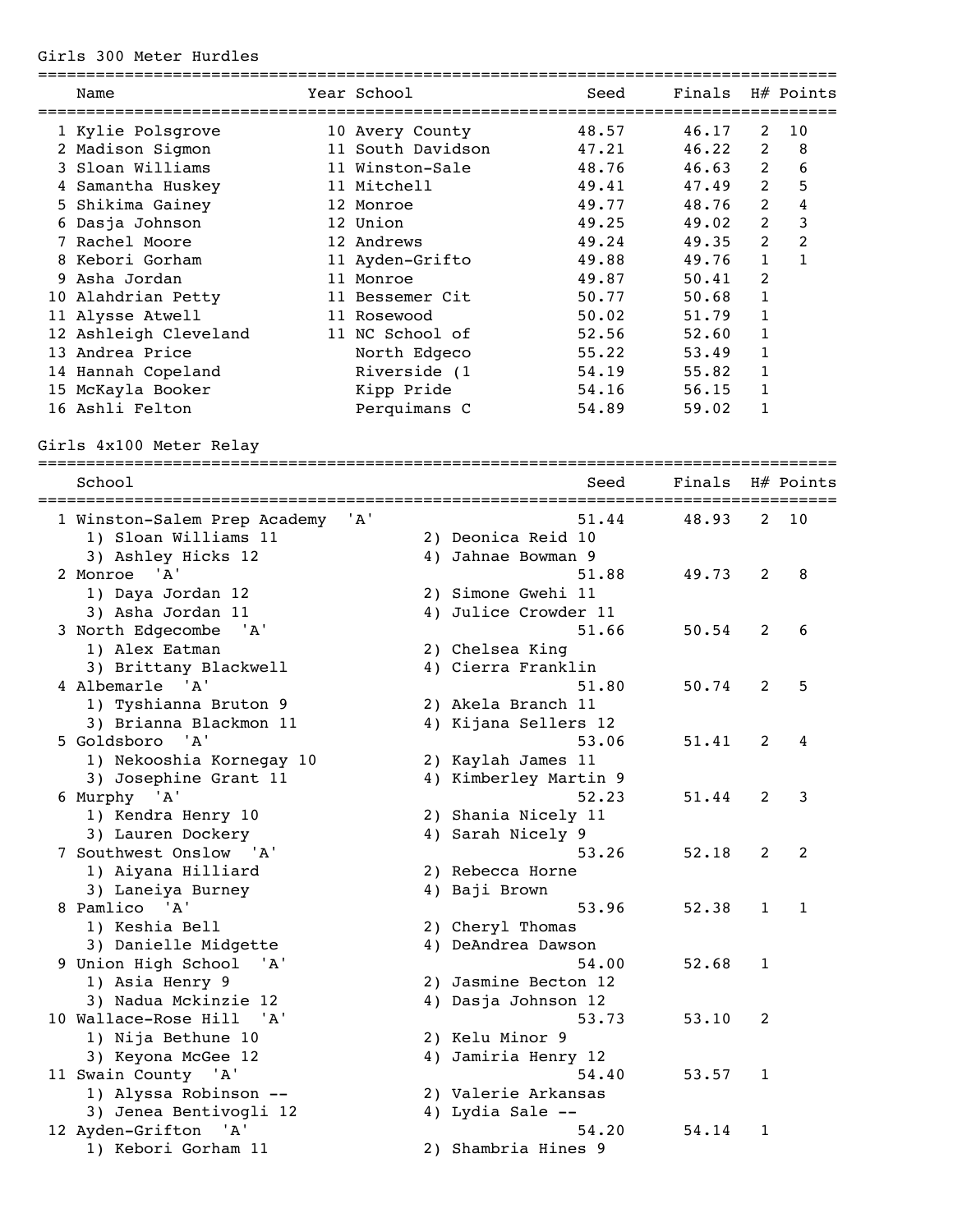3) Tylasia Moye 11  $\begin{array}{ccc} 4 & 4 & 1 \end{array}$  Alexsia Best 11 13 Robbinsville 'A' 54.68 54.20 1<br>1) Kelsie Barlow 9 2) Jena Phillips 9 1) Kelsie Barlow 9 2) Jena Phillips 9 3) Erin Goodpaster -- 4) Cheyenne Orr -- 14 Camden County 'A' 54.48 54.57 1 1) Brittany Richards 2) Brittany Harrison 1) Brittany Richards<br>
3) Justyce Ashworth 4) Farrah Sutton 15 Gray Stone Day School 'A' 55.93 55.16 1<br>1) Ria Sethi 2)<br>3) Maggie Habeeb 11 4) Kate Sullivan 9 1) Ria Sethi 2) 3) Maggie Habeeb 11 (4) Kate Sullivan 9 16 Bessemer City 'A' 54.64 57.20 1 1) Maurissa Brooks 2) Shamila Roberts 3) Kierra Goode 12 (4) Aylissa Foster Girls 4x200 Meter Relay =================================================================================== School School School Seed Finals H# Points =================================================================================== 1 Monroe 'A' 1:43.81 1:42.66 2 10 1) Julice Crowder 11 2) Kendall Cox 12 3) Zasha Barrett 10 4) Reneazia Collins 11 2 Albemarle 'A' 1:51.18 1:47.89 2 8 1) Tyshianna Bruton 9 2) Akela Branch 11 3) Kijana Sellers 12 4) Brianna Blackmon 11 3 Camden County 'A' 1:56.64 1:50.28 1 6 1) Chasante' Jones 2) Justyce Ashworth 3) Farrah Sutton 4) Sydney McCoy 4 Southwest Onslow 'A' 1:51.54 1:50.96 2 5 1) Aiyana Hilliard 2) Soneila Darden 3) Laneiya Burney 4) Baji Brown 5 Robbinsville 'A' 1:54.45 1:51.21 1 4 1) Erin Goodpaster -- 2) Amber Long 11 3) Erin Maennle 9 (4) Cheyenne Orr -- 6 Lakewood 'A' 1:54.38 1:51.55 1 3 1) Jache Servance 12 2) Bianca Moore 11 3) Brittany Boykin 12 4) Maliyah Servance 11 7 Pamlico 'A' 1:51.74 1:51.80 2 2 1) DeAndrea Dawson 2) Cheryl Thomas 3) Danielle Midgette 4) Keshia Bell 8 Perquimans County 'A' 1:52.54 1:52.39 2 1 1) Dazha Harvey 2) Alexis Evans 3) Ashli Felton 4) Quandrea Foster 9 Andrews 'A' 1:54.16 1:52.50 1<br>
1) Erin West -- 2) Tori Trammel 12 1) Erin West -- 2) Tori Trammel 12 3) Rachel Moore 12 4) Stephanie Ferguson -- 10 Union High School 'A' 1:54.40 1:53.37 1<br>1) Dasja Johnson 12 2) Asia Henry 9 1) Dasja Johnson 12 2) Asia Henry 9 3) Nadua Mckinzie 12 4) Jasmine Becton 12 11 Wallace-Rose Hill 'A' 1:55.72 1:54.87 1 1) Jamiria Henry 12 2) Kelu Minor 9 3) Nija Bethune 10 4) Keyona McGee 12 12 South Stokes 'A' 1:59.51 1:54.99 1<br>1) Savannah Dalton 10 2) Carrie Thomas 10 1) Savannah Dalton 10 2) Carrie Thomas 10 3) Alyssa Bonner 9 1988 (4) Lauren Collins 9 1, Eddical Solution of the State of Correction of the State of State of State 1:53.84 1:55.26 2<br>1) Kate Sullivan 9<br>3) Maggie Habeeb 11 4) Kendall Taylor 12 1) Kate Sullivan 9 2) Kelsey Kiser 9 3) Maggie Habeeb 11 4) Kendall Taylor 12 3) Maggie Habeeb 11 (4) Nenuall layior is the DQ 1 Exch bef zn 2<br>-- Hendersonville 'A' (1:55.28 DQ 1 Exch bef zn 2 1) Cassie Born 2) Micayla Bedoian 10 3) Sydney Gilliam 10 4) Kimberly Stout 12 -- Rosewood 'A' 1:53.96 DQ 2 Exch bef zn 2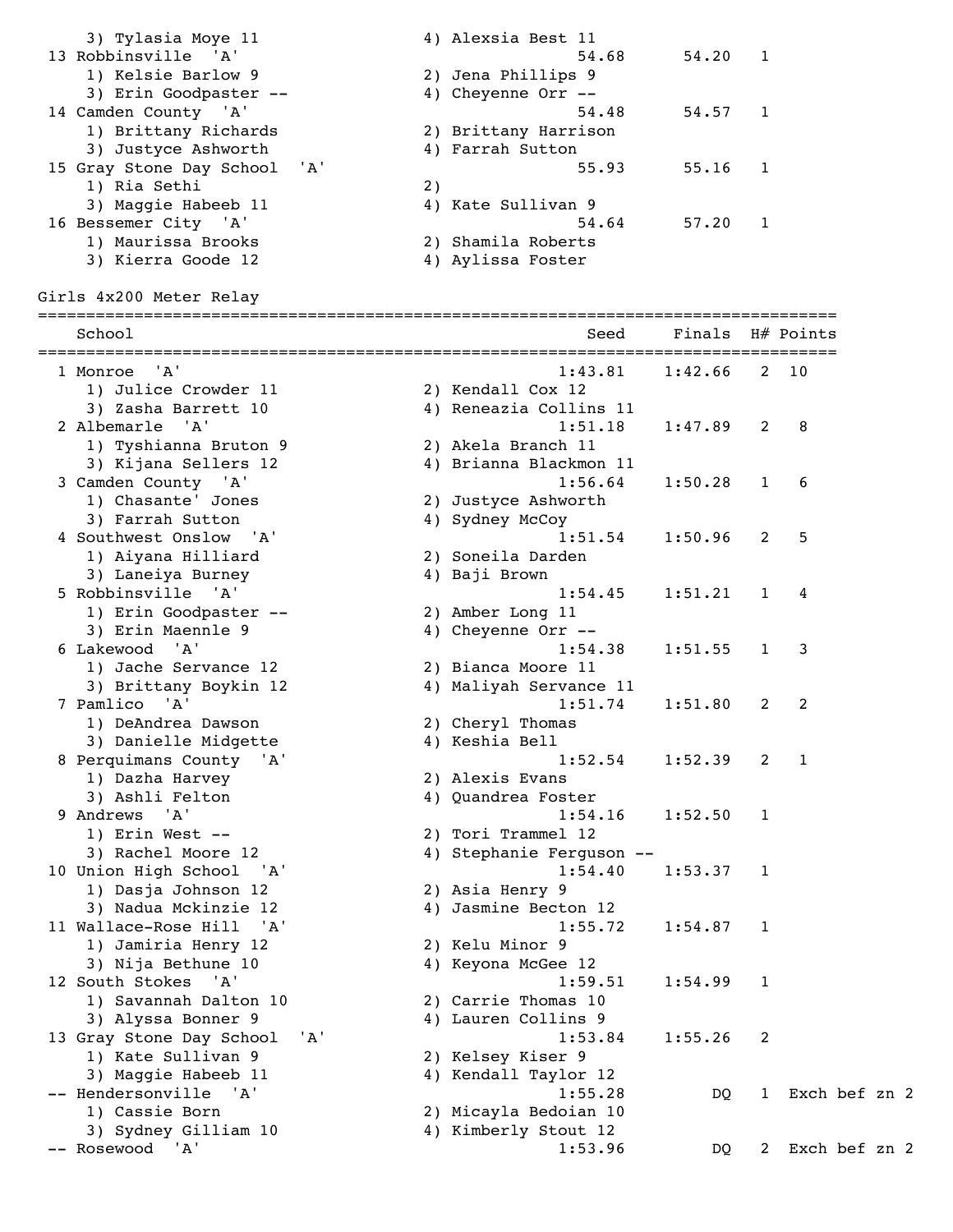- 1) Christine Conger 2) Lexi Mercer 8
	-
- 
- 1) Lauren Dockery 2) Shania Nicely 11
	-
- 
- 3) Ayanna Potter 4) Krystal Yelverton 10

-- Murphy 'A' 1:50.34 DQ 2 Exch bef zn 2

- -- Murphy 'A'<br>
1) Lauren Dockery<br>
3) Kendra Henry 10 4) Sarah Nicely 9
	-

Girls 4x400 Meter Relay

| School                                               |     | Seed                                      | Finals<br>________ | ========     | H# Points |
|------------------------------------------------------|-----|-------------------------------------------|--------------------|--------------|-----------|
| 1 Murphy<br>' A '                                    |     | 4:20.24                                   | 4:08.52            | 2            | 10        |
| 1) Lauren Dockery                                    |     | 2) Shania Nicely 11                       |                    |              |           |
| 3) Sarah Nicely 9                                    |     | 4) Kendra Henry 10                        |                    |              |           |
| 2 Monroe<br>' A'                                     |     | 4:14.79                                   | 4:12.17            | 2            | 8         |
| 1) Daya Jordan 12                                    |     | 2) Shikima Gainey 12                      |                    |              |           |
| 3) Simone Gwehi 11                                   |     | 4) Zasha Barrett 10                       |                    |              |           |
| 3 West Wilkes<br>' A'                                |     | 4:18.86                                   | 4:16.76            | 2            | 6         |
| 1) Madelyn Hamby 9                                   |     | 2) Makayla Roten 12                       |                    |              |           |
| 3) Erin Dancy 10                                     |     | 4) Olivia Mcgee 10                        |                    |              |           |
| 4 Bishop McGuinness<br>'A'                           |     | 4:17.30                                   | 4:17.77            | 2            | 5         |
| 1) Kylie Boyle                                       |     | 2) Bailey Seach 11                        |                    |              |           |
| 3) Sarah Grace Johnson 9                             |     | 4) Maria Kammire 11                       |                    |              |           |
| 5 Walkertown<br>' A'                                 |     | 4:22.26                                   | 4:19.84            | 2            | 4         |
| 1) Alexandra Ott 9                                   |     | 2) Paris France-Lynch 11                  |                    |              |           |
| 3) Aaliyah Craft 10                                  |     | 4) Kathyrn Young 10                       |                    |              |           |
| 6 Lejeune 'A'                                        |     | 4:26.29                                   | 4:23.62            | 2            | 3         |
| 1) Ed-Konie Gilman                                   |     | 2) Mariah DeJesus                         |                    |              |           |
| 3) Kacey Greenlee                                    |     | 4) Chryssandra Tatum                      |                    |              |           |
| 7 Red Springs<br>'A'                                 |     | 4:40.86                                   | 4:25.56            | $\mathbf{1}$ | 2         |
| 1) Bryanna Fairely 10                                |     | 2) Indria Harris 12                       |                    |              |           |
| 3) Destinae Fairley 9<br>8 Southwest Onslow<br>' A ' |     | 4) Danielle Fairley 11<br>4:37.24         |                    | $\mathbf{1}$ | 1         |
|                                                      |     |                                           | 4:27.57            |              |           |
| 1) Rebecca Horne                                     |     | 2) Jessica Zedek                          |                    |              |           |
| 3) Soneila Darden<br>9 Kipp Pride 'A'                |     | 4) Emily Pettway<br>4:29.33               | 4:28.74            | 2            |           |
| 1) Mercedes Booker                                   |     | 2) Alainah Taylor                         |                    |              |           |
| 3) McKayla Booker                                    |     | 4) Margaret Reliford                      |                    |              |           |
| 10 Rosewood 'A'                                      |     | 4:33.99                                   | 4:29.61            | $\mathbf{1}$ |           |
| 1) Brynna Lee 11                                     |     | 2) Alysse Atwell 11                       |                    |              |           |
| 3) Lexi Mercer 8                                     |     | 4) Crystal Allen 12                       |                    |              |           |
| 11 Hendersonville<br>'A'                             |     | 4:39.05                                   | 4:32.79            | $\mathbf{1}$ |           |
| 1) Micayla Bedoian 10                                |     | 2) Blaire Hawkins                         |                    |              |           |
| 3) Sydney Gilliam 10                                 |     | 4) Kimberly Stout 12                      |                    |              |           |
| 12 Lincoln Charter<br>' A '                          |     | 4:40.85                                   | 4:32.83            | 1            |           |
| 1) Christie Rhames 12                                |     | 2) Anna Cunningham 11                     |                    |              |           |
| 3) Hannah Martin 10                                  |     | 4) Cynthia Perez 11                       |                    |              |           |
| 13 Andrews<br>'A'                                    |     | 4:33.31                                   | 4:33.32            | 2            |           |
| 1) Maria Chapman --                                  |     | 2) Erin West --                           |                    |              |           |
| 3) Stephanie Ferguson --                             |     | 4) Rachel Moore 12                        |                    |              |           |
| 14 Lakewood 'A'                                      |     | 5:03.83                                   | 4:35.58            | $\mathbf{1}$ |           |
| 1) Janay Kinlock 12                                  |     | 2) Tiesha Rich 12                         |                    |              |           |
| 3) Lakkeya Sellers 12                                |     | 4) Bianca Boone 10                        |                    |              |           |
| 15 NC School of Science & Math                       | 'A' | 4:43.19                                   | 4:35.79            | 1            |           |
| 1) Anne Kelley 12                                    |     | 2) Alexis Knox 11                         |                    |              |           |
| 3) Kim Ngo 11                                        |     | 4) Maddie Wyatt 11                        |                    |              |           |
| Girls 4x800 Meter Relay                              |     |                                           |                    |              |           |
| School                                               |     | =================================<br>Seed | Finals Points      |              |           |
| 1 Bishop McGuinness<br>'A'                           |     | 10:36.59                                  | 10:00.91           | 10           |           |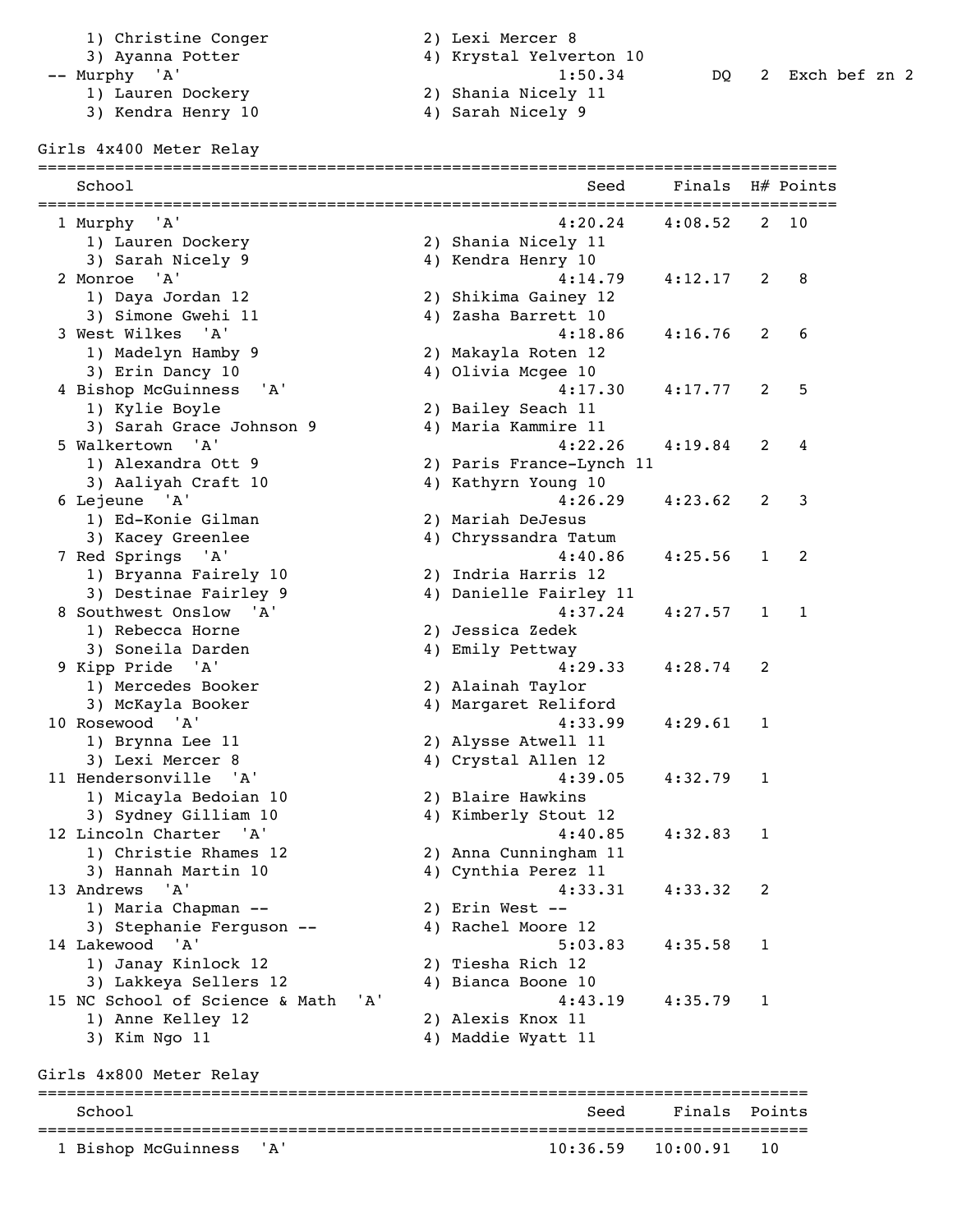1) Sarah Grace Johnson 9 2) Bailey Seach 11 3) Carly Kreber 11 4) Brianna Eichhorn 12 3) Carly Kreber 11 <br>2 Southwest Onslow 'A' 10:30.92 10:16.38 8 1) Emily Pettway 2) Jessica Zedek 3) Abagail Crouson 4) Haleigh Crouson 3 Gray Stone Day School 'A' 1) Rebecca Brickner 12 2) Kelsey Kiser 9 3) Sarah Goodnight 12 19 10 12<br>
10:49.79 10:23.19 5 4 Community Day School of Davids 'A' 1) Marissa Lundsten 9 2) Lucy Coppola 10<br>3) Megan Perkins 10 3) 11 Malis Plianter 1 3) Megan Perkins 10 4) Malia Ellington 10 5 Riverside (1a) 'A' 10:45.74 10:27.41 4 1) Hannah Copeland 2) Chesson Ward 3) Anne Marie Manning 4) Alex Hardison 6 Lincoln Charter 'A' 10:54.03 10:33.03 3 1) Hannah Martin 10 2) Cynthia Perez 11 3) Anna Cunningham 11 4) Christie Rhames 12 7 Mount Airy 'A' 10:44.46 10:34.70 2 1) Davi Barbour 11 2) Jordan Jackson 12 3) Jai Daniels 10 4) Kirsten Parries 11 8 Lejeune 'A' 10:45.77 10:36.17 1 1) Ed-Konie Gilman 2) Alyssa Bragg 3) Lorin Wales 4) Olivia Bango 9 NC School of Science & Math 'A' 11:10.92 10:55.87 1) Maddie Wyatt 11 2) Sophia Rowland 12 3) Alexis Knox 11 4) Kim Ngo 11 10 Cherokee 'A' 10:52.10 11:00.45 1) Lydia Lossiah 2) Jordyn Thompson 3) Avery Mintz (4) Kendall Toineeta 10 11 Lake Norman Charter School 'A' 11:01.04 11:02.75 1) Julia Cockerham -- 2) Bridgette Siemon 12 3) Mary Stuart Sloan 10  $\mu$  4) Vicki Kohlwey 10<br>10:58.90  $\mu$ 12 Swain County 'A' 10:58.90 11:11.83<br>1) Shelby Hyatt 9 2) Tori Swartz 11<br>3) Alex Treadway 11 4) Blair Allman 12 1) Shelby Hyatt 9 2) Tori Swartz 11 3) Alex Treadway 11 (4) Blair Allman 12 13 Lakewood 'A' 11:35.24 11:32.25 1) Janay Kinlock 12 2) Lakkeya Sellers 12 3) Bianca Moore 11 4) Bianca Boone 10 14 North Edgecombe 'A' 11:32.15 11:41.82 1) Andrea Price 2) QaLexus Taylor 3) Kayla Thorne 4) Maquaisha Tucker 15 Pender 'A' 11:37.26 11:49.44 1) Savannah Gurganus 9 2) Hannah Cavanaugh 9 3) Abigail Lewis 9 4) Morgan Brigman 11 16 Rosewood 'A' 11:38.77 12:00.97 1) Kasie Elliott 11 2) Ashley Duran 11 3) Ciera Satterfield 4) Brynna Lee 11

#### Girls High Jump

| Name              | Year School      | Seed        | Finals       | Points |
|-------------------|------------------|-------------|--------------|--------|
| 1 Makayla Roten   | 12 West Wilkes   | $5 - 04.00$ | $5 - 06.00$  | 10     |
| 2 Morgan Lowe     | 12 Swain County  | $4 - 10.00$ | $5 - 02.00$  | 8      |
| 3 Kylie Polsgrove | 10 Avery County  | $5 - 00.00$ | $4 - 10.00$  | 6      |
| 4 Tess Rogers     | 12 North Stokes  | $4 - 10.00$ | $J4 - 10.00$ | 5      |
| 5 Nylaa Tutt      | Pamlico          | $5 - 00.00$ | $J4 - 10.00$ | 4      |
| 6 Summer Cordon   | Northside (1     | $5 - 00.00$ | $4 - 08.00$  | 3      |
| 7 Lexi Mercer     | 8 Rosewood       | $5 - 00.00$ | $J4 - 08.00$ | 2      |
| 8 Tina Brumm      | 10 Community Day | $4 - 08.00$ | $J4 - 08.00$ | 0.50   |
| 8 Cheyenne Orr    | -- Robbinsville  | $4 - 08.00$ | $J4 - 08.00$ | 0.50   |
|                   |                  |             |              |        |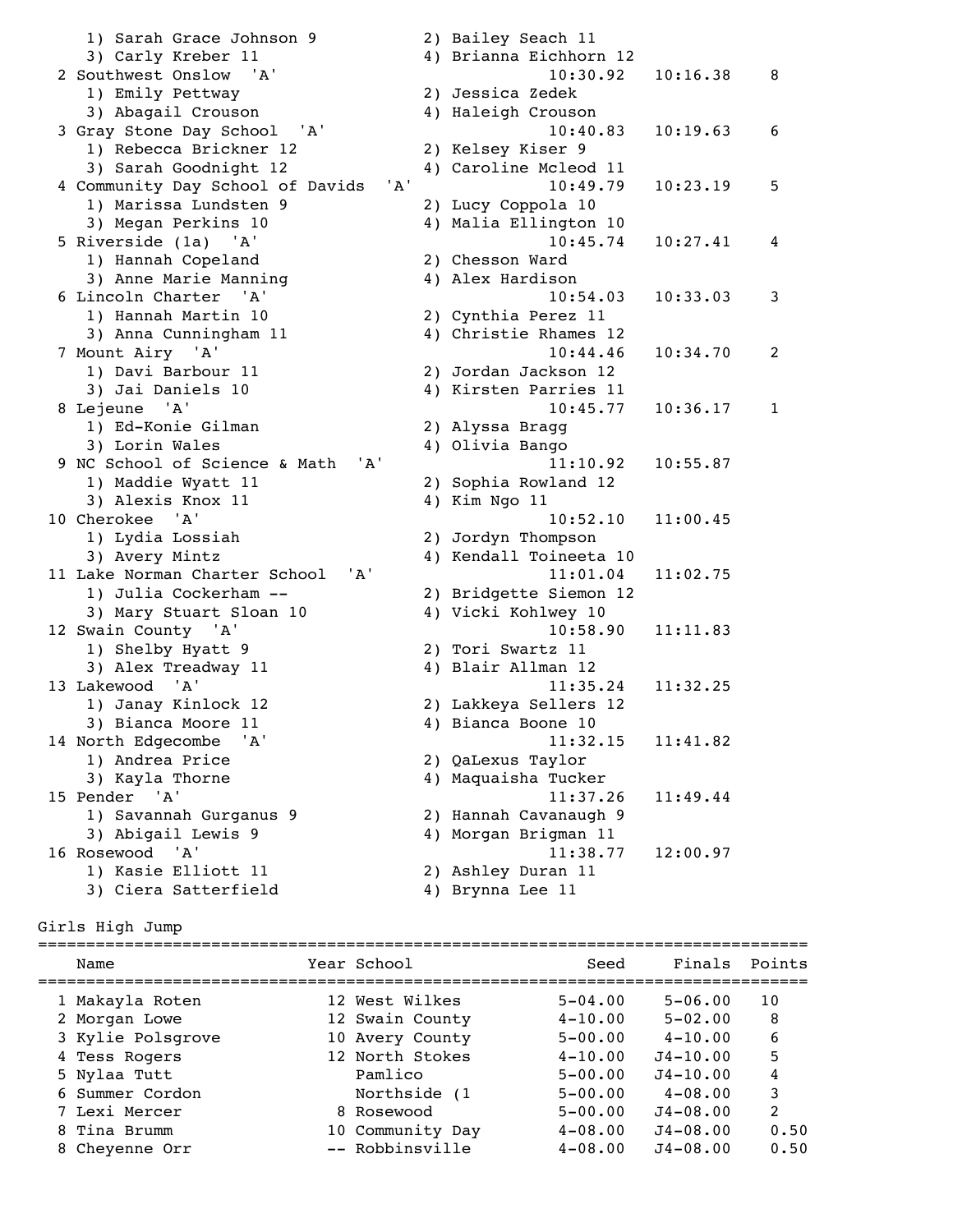| 10 Ashleigh Cleveland | 11 NC School of  | $5 - 00.00$ | $J4 - 08.00$ |
|-----------------------|------------------|-------------|--------------|
| 11 Madison Spurling   | 10 Mitchell      | $4 - 10.00$ | $J4 - 08.00$ |
| -- Allison Waters     | Northside (1     | $4 - 06.00$ | ΝH           |
| -- Downing Kenya      | Perquimans C     | $4 - 08.00$ | ΝH           |
| -- Hailey Beauregard  | 11 Community Day | $4 - 04.00$ | NH           |
| -- Jache Servance     | 12 Lakewood      | $5 - 02.00$ | NH           |
| -- Brittany Boykin    | 12 Lakewood      | $4 - 08.00$ | NΗ           |

### Girls Pole Vault

| Name             | Year School     | Seed                | Finals       | Points |
|------------------|-----------------|---------------------|--------------|--------|
| 1 Tess Rogers    | 12 North Stokes | $10 - 06.00$        | $10 - 06.00$ | 10     |
| 2 Makayla Roten  | 12 West Wilkes  | $9 - 06.00$         | $10 - 00.00$ | 8      |
| 3 Meghen Breeden | 11 West Wilkes  | $9 - 06.00$         | $9 - 06.00$  | 6      |
| 4 Maddie Cole    | 10 Robbinsville | $9 - 0.3 \cdot 0.0$ | $J9 - 06.00$ | 5      |
| 5 Jena Phillips  | 9 Robbinsville  | $8 - 06.00$         | $9 - 00.00$  | 4      |
| 6 Sarah Hyatt    | 9 Swain County  | $7 - 06.00$         | $8 - 06.00$  | 3      |
| 7 Carson Bollman | 10 North Stokes | $7 - 06.00$         | $8 - 00.00$  | 2      |
| Brynna Lee       | Rosewood        | $7 - 06.00$         | $7 - 00.00$  |        |

Girls Long Jump

|     | Name               |   | Year School     | Seed         | Finals<br>=================== |             | Wind Points   |
|-----|--------------------|---|-----------------|--------------|-------------------------------|-------------|---------------|
|     | 1 Kendall Cox      |   | 12 Monroe       | $16 - 10.00$ | $17 - 10.00$                  | 1.6         | 10            |
|     | 2 Cierra Franklin  |   | North Edgeco    | $16 - 09.00$ | $16 - 07.75$                  | 1.0         | 8             |
|     | 3 Markiara Staten  |   | Jones           | $16 - 02.25$ | $16 - 07.50$                  | 0.6         | 6             |
|     | 4 Olivia Mcgee     |   | 10 West Wilkes  | $15 - 10.00$ | $16 - 05.25$                  | $3 \cdot 0$ | 5             |
|     | 5 Summer Cordon    |   | Northside (1    | $16 - 03.75$ | $16 - 04.50$                  | 1.3         | 4             |
|     | 6 Danielle Jessup  |   | 12 South Stokes | $16 - 02.00$ | $16 - 04.00$                  | $2 \cdot 1$ | 3             |
|     | Jahnae Bowman      |   | 9 Winston-Sale  | $16 - 02.00$ | $16 - 02.25$                  | 1.4         | $\mathcal{L}$ |
|     | 8 Princess Stone   |   | 12 NC School of | $14 - 08.50$ | $J16 - 02.25$                 | $2 \cdot 0$ |               |
|     | 9 Erin Maennle     |   | 9 Robbinsville  | $15 - 09.25$ | $15 - 08.00$                  | 1.3         |               |
|     | 9 Tori Trammel     |   | 12 Andrews      | $15 - 01.00$ | $15 - 08.00$                  | 1.1         |               |
|     | 11 Brittany Boykin |   | 12 Lakewood     | $15 - 02.00$ | $15 - 06.00$                  | 1.5         |               |
| 12. | Jache Servance     |   | 12 Lakewood     | $14 - 06.50$ | $15 - 01.50$                  | 1.7         |               |
|     | 13 Sydney McCoy    |   | Camden Count    | $16 - 04.00$ | $14 - 05.00$                  | 0.9         |               |
|     | 14 Lydia Sale      |   | -- Swain County | $14 - 05.00$ | $14 - 03.00$                  | 1.3         |               |
|     | 15 Erica Griggs    | 9 | Andrews         | $14 - 06.75$ | $13 - 06.00$                  | 1.6         |               |
|     | 16 Bakari Qaadir   |   | 10 Pender       | $14 - 05.00$ | $12 - 08.50$                  | 0.7         |               |

# Girls Triple Jump

| Name                 | Year School     | Seed         | Finals       |             | Wind Points  |
|----------------------|-----------------|--------------|--------------|-------------|--------------|
| 1 Chryssandra Tatum  | Lejeune         | $35 - 02.50$ | $39 - 00.00$ | 1.7         | 10           |
| 2 Erin West          | -- Andrews      | $33 - 10.50$ | $37 - 00.00$ | 1.9         | 8            |
| 3 Princess Stone     | 12 NC School of | $33 - 05.50$ | $36 - 06.00$ | $2 \cdot 0$ | 6            |
| 4 Cierra Franklin    | North Edgeco    | $33 - 07.50$ | $35 - 08.00$ | 3.1         | 5            |
| 5 Makayla Roten      | 12 West Wilkes  | $32 - 08.00$ | $34 - 01.50$ | 2.6         | 4            |
| 6 Ashleigh Cleveland | 11 NC School of | $31 - 09.00$ | $33 - 06.50$ | 0.7         | 3            |
| 7 Summer Cordon      | Northside (1    | $33 - 08.00$ | $33 - 03.50$ | 2.5         | 2            |
| 8 Chasante' Jones    | Camden Count    | $32 - 06.50$ | $33 - 01.00$ | $3 \cdot 2$ | $\mathbf{1}$ |
| 9 Shikima Gainey     | 12 Monroe       | $30 - 09.00$ | $32 - 08.00$ | $2 \cdot 0$ |              |
| 10 Brittany Boykin   | 12 Lakewood     | $31 - 06.50$ | $32 - 01.00$ | $3 \cdot 2$ |              |
| 11 Lydia Sale        | -- Swain County | $30 - 11.50$ | $32 - 00.00$ | 2.2         |              |
| 12 Talaka Lloyd      | 12 Murphy       | $31 - 02.75$ | $31 - 09.00$ | $3 \cdot 2$ |              |
| 13 Bianca Moore      | 11 Lakewood     | $29 - 03.00$ | $31 - 05.00$ | 1.9         |              |
| 14 Kiana Staton      | 12 Monroe       | $31 - 00.00$ | $31 - 04.00$ | 1.2         |              |
| 15 Alli Russell      | 12 Murphy       | $31 - 03.00$ | $31 - 03.00$ | 3.4         |              |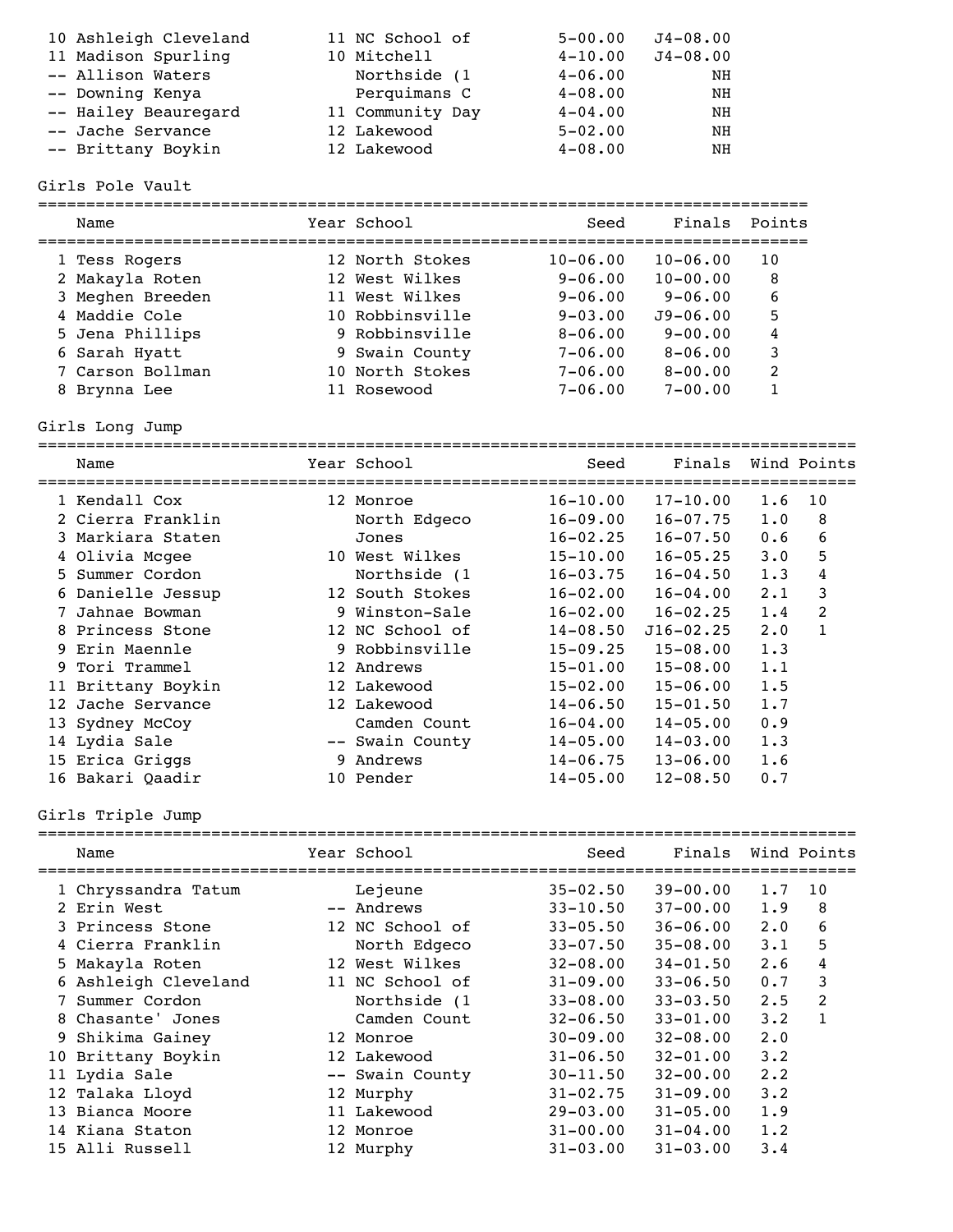================================================================================

### Girls Shot Put

|   | Name                | Year School     | Seed         | Finals       | Points          |
|---|---------------------|-----------------|--------------|--------------|-----------------|
|   | 1 Hailey Cook       | 12 Hendersonvil | $41 - 06.50$ | $43 - 03.50$ | 10 <sup>°</sup> |
|   | 2 Stevie Sutton     | 11 Cherokee     | $33 - 01.00$ | $34 - 11.00$ | 8               |
|   | 3 Asha Jordan       | 11 Monroe       | $34 - 00.00$ | $34 - 06.50$ | 6               |
|   | 4 Tia Thompson      | Pamlico         | $32 - 04.00$ | $34 - 05.00$ | 5               |
|   | 5 Deandria Purdue   | Southside Hi    | $32 - 06.50$ | $33 - 05.00$ | 4               |
|   | 6 Joyce Gardner     | Pamlico         | $32 - 02.00$ | $31 - 11.00$ | 3               |
|   | Staci Self          | 11 Andrews      | $31 - 04.50$ | $31 - 09.00$ | 2               |
|   | 8 Bethany Clark     | 11 West Wilkes  | $29 - 07.75$ | $31 - 06.75$ | 1               |
| 9 | Shenetta Barnes     | 12 Red Springs  | $35 - 04.00$ | $31 - 05.50$ |                 |
|   | 10 Zenora Saelua    | Dixon           | $30 - 01.00$ | $31 - 00.00$ |                 |
|   | 11 Amilya Mitchell  | 12 Monroe       | $33 - 00.00$ | $30 - 10.00$ |                 |
|   | 12 Amy Yarborough   | 9 Hendersonvil  | $30 - 03.00$ | $29 - 11.75$ |                 |
|   | 13 Shaquandra Lilly | 11 Lakewood     | $31 - 03.00$ | $29 - 02.00$ |                 |
|   | 14 Princess Flowers | 11 West Columbu | $30 - 05.00$ | $28 - 09.50$ |                 |
|   | 15 Briana Blevins   | 12 North Wilkes | $32 - 02.50$ | $28 - 05.50$ |                 |
|   | 16 Joleesa Terry    | 12 Hobbton      | $29 - 09.00$ | $26 - 09.25$ |                 |
|   |                     |                 |              |              |                 |

#### Girls Discus Throw

|   | Name                  | Year School     | Seed       | Finals     | Points         |
|---|-----------------------|-----------------|------------|------------|----------------|
|   | 1 Hailey Cook         | 12 Hendersonvil | $128 - 05$ | $146 - 05$ | 10             |
|   | 2 Rajah Key           | -- Cherryville  | $100 - 04$ | $119 - 10$ | 8              |
|   | 3 Jesse Anne Rogers   | Riverside (1    | $107 - 09$ | $105 - 11$ | 6              |
|   | 4 Deandria Purdue     | Southside Hi    | $98 - 01$  | $103 - 11$ | 5              |
|   | 5 Hannah Matheson     | -- Andrews      | $101 - 05$ | $99 - 05$  | 4              |
|   | 6 Bria Roddy          | 10 Monroe       | $96 - 03$  | $97 - 09$  | 3              |
|   | 7 Shenetta Barnes     | 12 Red Springs  | $93 - 08$  | $96 - 06$  | $\overline{2}$ |
|   | 8 Joyce Gardner       | Pamlico         | $100 - 01$ | $94 - 11$  | 1              |
| 9 | Joleesa Terry         | 12 Hobbton      | $93 - 06$  | $89 - 11$  |                |
|   | 10 Courtney Spencer   | 10 North Moore  | $95 - 09$  | $89 - 08$  |                |
|   | 11 Brittany Blackwell | North Edgeco    | $102 - 00$ | $86 - 11$  |                |
|   | 12 Amilya Mitchell    | 12 Monroe       | $104 - 09$ | $85 - 11$  |                |
|   | 13 Stevie Sutton      | 11 Cherokee     | $95 - 09$  | $85 - 01$  |                |
|   | 14 Jaquel Stackhouse  | 11 South Robeso | $89 - 06$  | $84 - 06$  |                |
|   | 15 Zia Gray           | 11 NC School of | $90 - 01$  | $81 - 05$  |                |

Boys 100 Meter Dash

| 8 Advance:<br>Name |  | Top 3 Each Heat plus Next 2 Best Times<br>Year School | Seed  | Prelims Wind H#                  |  |  |  |  |  |
|--------------------|--|-------------------------------------------------------|-------|----------------------------------|--|--|--|--|--|
| Preliminaries      |  |                                                       |       |                                  |  |  |  |  |  |
| 1 Trentavis Friday |  | 11 Cherryville                                        | 10.55 | $10.740 - 2.0$ 2                 |  |  |  |  |  |
| 2 Dezmond Faison   |  | 11 Union                                              | 11.27 | $11.270 - 2.7$ 1                 |  |  |  |  |  |
| 3 Johnny Frasier   |  | 10 Princeton                                          | 11.09 | $10.950 - 2.0$<br>$\mathcal{P}$  |  |  |  |  |  |
| 4 Tyler Casey      |  | 11 Monroe                                             | 11.06 | $11.380 - 2.7$<br>$\overline{1}$ |  |  |  |  |  |
| 5 Travis Bennett   |  | 11 Albemarle                                          | 11.09 | $11.280 - 2.0$ 2                 |  |  |  |  |  |
| 6 Joe McNamara     |  | 11 Bishop McGui                                       | 11.01 | $11.380 - 2.7$ 1                 |  |  |  |  |  |
| 7 Tamarack Bolden  |  | 11 Trask, Heide                                       | 11.32 | $11.33q -2.0$ 2                  |  |  |  |  |  |
| 8 Roy Bryant       |  | Manteo                                                | 11.53 | $11.40q - 2.0$<br>- 2            |  |  |  |  |  |
| 9 Glen White       |  | Jones                                                 | 11.59 | $11.52 -2.7 1$                   |  |  |  |  |  |
| 10 Lavonte Baker   |  | 12 Monroe                                             | 11.15 | $11.56 - 2.7$<br>$\overline{1}$  |  |  |  |  |  |
| 11 Jarius Collins  |  | North Edgeco                                          | 11.56 | $11.57 -2.7 1$                   |  |  |  |  |  |
| 12 Zac Harris      |  | Camden Count                                          | 11.63 | 11.61<br>$-2.0$<br>$\mathcal{P}$ |  |  |  |  |  |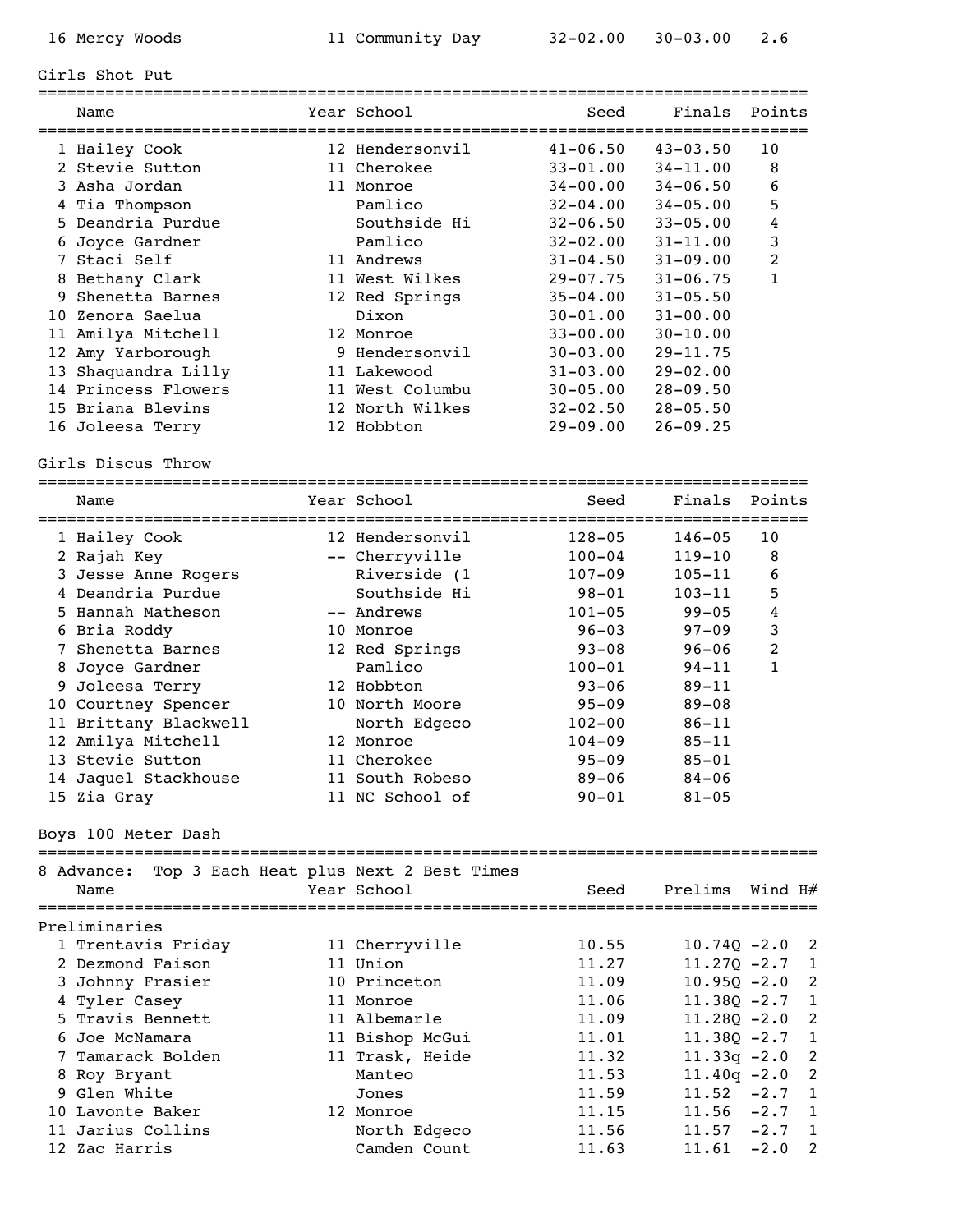| 13 Dakari Jackson | 11 Trask, Heide | 11.54 | $11.74 - 2.0$ 2 |
|-------------------|-----------------|-------|-----------------|
| 14 Tyler Wiley    | 10 Murphy       | 11.32 | $11.74 -2.0$ 2  |
| 15 Brenton Mosely | -- Highland Tec | 11.42 | $11.97 -2.7 1$  |
| 16 Bryan Ferguson | -- Murphy       | 11.40 | $12.01 - 2.7 1$ |

Boys 100 Meter Dash

|        | Name               | Year School     | Prelims | Finals Wind Points |        |                |
|--------|--------------------|-----------------|---------|--------------------|--------|----------------|
| Finals |                    |                 |         |                    |        |                |
|        | 1 Trentavis Friday | 11 Cherryville  | 10.74   | $10.48 - 0.2$      |        | - 10           |
|        | 2 Johnny Frasier   | 10 Princeton    | 10.95   | 10.74              | $-0.2$ | 8              |
|        | 3 Dezmond Faison   | 11 Union        | 11.27   | 11.02              | $-0.2$ | 6              |
|        | 4 Tamarack Bolden  | 11 Trask, Heide | 11.33   | 11.11              | $-0.2$ | 5              |
|        | 5 Joe McNamara     | 11 Bishop McGui | 11.38   | 11.13              | $-0.2$ | 4              |
|        | 6 Tyler Casey      | 11 Monroe       | 11.38   | 11.33              | $-0.2$ | 3              |
|        | 7 Roy Bryant       | Manteo          | 11.40   | 11.61              | $-0.2$ | $\overline{2}$ |
|        | -- Travis Bennett  | 11 Albemarle    | 11.28   | FS                 | $-0.2$ |                |
|        |                    |                 |         |                    |        |                |

# Boys 200 Meter Dash

|                 | Name               | Year School     | Seed  | Finals |        |                         | Wind H# Points |
|-----------------|--------------------|-----------------|-------|--------|--------|-------------------------|----------------|
|                 | 1 Trentavis Friday | 11 Cherryville  | 22.15 | 21.71  | $-3.0$ | 2                       | 10             |
|                 | 2 Tamarack Bolden  | 11 Trask, Heide | 22.60 | 22.52  | $-3.0$ | $\overline{2}$          | 8              |
|                 | 3 Travis Bennett   | 11 Albemarle    | 23.00 | 22.71  | $-3.0$ | $\overline{2}$          | 6              |
|                 | 4 Eric Gadson      | 11 North Rowan  | 22.91 | 23.01  | $-3.0$ | $\overline{\mathbf{2}}$ | 5              |
|                 | 5 Keion Crossen    | Northampton     | 23.08 | 23.11  | $-3.0$ | $\overline{2}$          | 4              |
|                 | 6 Jamaz Richardson | Lejeune         | 23.40 | 23.19  | $-3.3$ | $\mathbf{1}$            | 3              |
|                 | 7 Dezmond Faison   | 11 Union        | 23.01 | 23.33  | $-3.0$ | 2                       | 2              |
|                 | 8 Glen White       | Jones           | 23.63 | 23.38  | $-3.3$ | $\overline{1}$          |                |
|                 | 9 Jaylen Barbour   | 11 Monroe       | 22.92 | 23.57  | $-3.0$ | $\overline{2}$          |                |
|                 | 9 Dakari Jackson   | 11 Trask, Heide | 23.26 | 23.57  | $-3.3$ | $\blacksquare$          |                |
|                 | 11 Zac Harris      | Camden Count    | 23.37 | 23.60  | $-3.3$ | $\overline{1}$          |                |
| 12 <sub>1</sub> | Joe McNamara       | 11 Bishop McGui | 22.75 | 23.94  | $-3.0$ | -2                      |                |
|                 | 13 Austin Hill     | -- Robbinsville | 24.34 | 24.12  | $-3.3$ | $\overline{1}$          |                |
|                 | 14 Bryan Ferquson  | -- Murphy       | 23.68 | 24.16  | $-3.3$ | - 1                     |                |
|                 | 15 Rhyer Davis     | -- Cherryville  | 24.14 | 24.34  | $-3.3$ |                         |                |
|                 | -- Ronald Ratliff  | 12 East Columbu | 23.10 | DNF    | $-3.3$ |                         |                |

## Boys 400 Meter Dash

|   | Name                 | Year School     | Seed  | Finals H# Points |               |    |
|---|----------------------|-----------------|-------|------------------|---------------|----|
|   | 1 Trentavis Friday   | 11 Cherryville  | 49.92 | 48.00            | $\mathcal{L}$ | 10 |
|   | 2 Keion Crossen      | Northampton     | 50.78 | 50.27            | 2             | 8  |
|   | 3 Caleb Drake        | 11 West Montgom | 50.51 | 51.20            | 2             | 6  |
|   | 4 Tracey Bowen       | 12 East Columbu | 52.91 | 51.63            | 1             | 5  |
|   | 5 Jahmal McMillian   | 12 West Columbu | 52.70 | 51.93            | 2             | 4  |
| 6 | Tre Shaun Wynn       | 11 Monroe       | 50.62 | 51.95            | 2             | 3  |
|   | 7 Marckus Humphries  | Southwest On    | 52.71 | 51.99            | 1             | 2  |
|   | 8 Benson Robles      | 12 NC School of | 52.85 | 52.15            | 1             |    |
|   | 9 Gabriel Branning   | -- Cherryville  | 53.37 | 52.64            | 1             |    |
|   | 10 Christian Martins | 11 Goldsboro    | 52.97 | 52.65            |               |    |
|   | 11 Corey Valentine   | 12 Mount Airy   | 51.62 | 53.01            | 2             |    |
|   | Trevor Carr          | Camden Count    | 53.98 | 53.17            |               |    |
|   | 13 Luke Deyton       | 12 Mitchell     | 52.23 | 53.28            | 2             |    |
|   | 14 Skyler Matheson   | -- Robbinsville | 53.57 | 53.56            | 1             |    |
|   | 15 Maliq Pando       | 11 Union        | 52.19 | 53.70            | 2             |    |
|   | 16 Levi Martin       | Dixon           | 53.55 | 56.47            |               |    |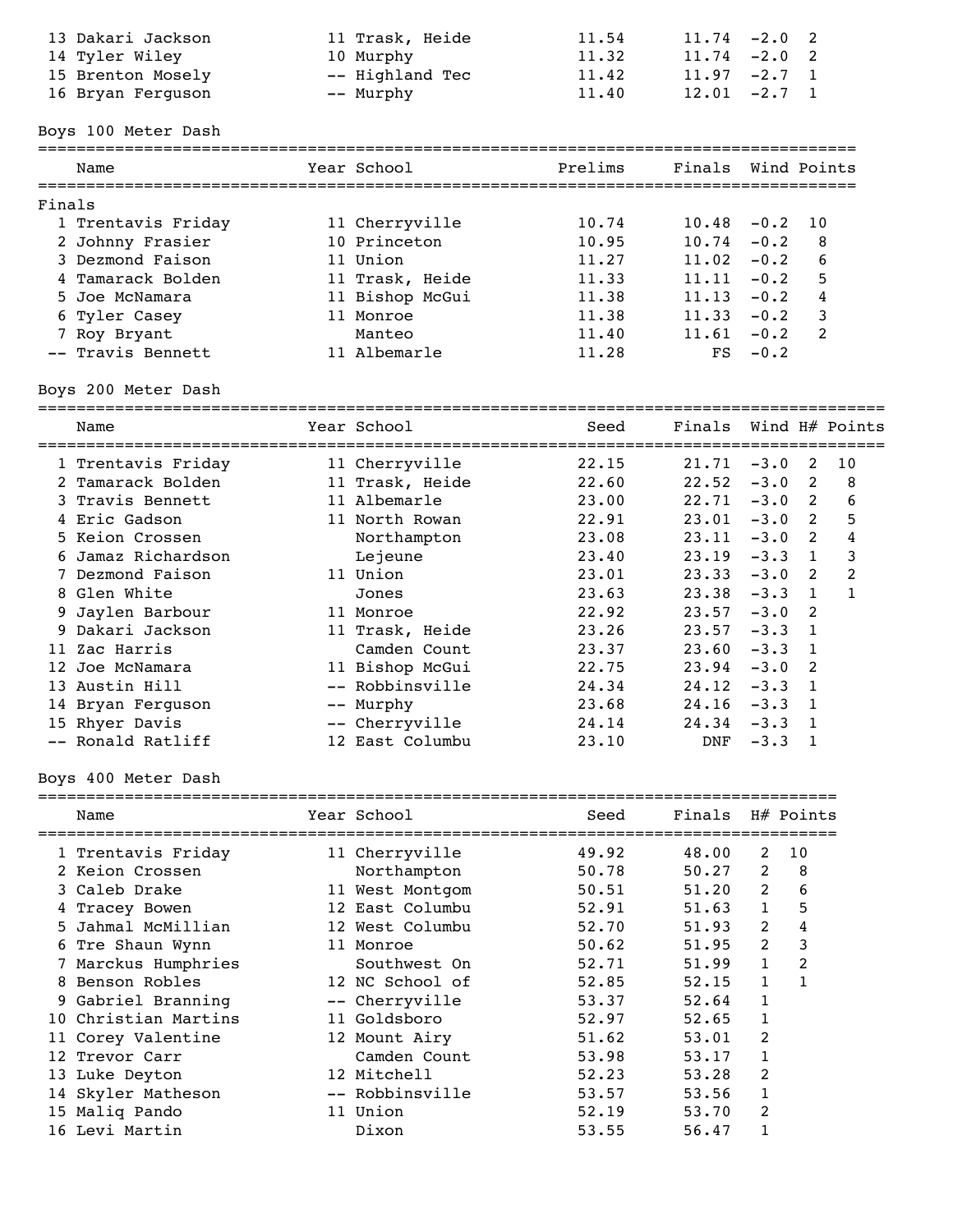## Boys 800 Meter Run

|    | Name                | Year School     | Seed    | Finals  | Points |
|----|---------------------|-----------------|---------|---------|--------|
|    | 1 Elijah Inuwa      | 10 Central Acad | 2:02.74 | 1:58.75 | 10     |
|    | 2 Sean Powers       | 10 Lake Norman  | 2:03.52 | 1:59.84 | 8      |
|    | 3 Chase Stevens     | 12 Mitchell     | 2:00.95 | 2:00.80 | 6      |
|    | Brandon Welborne    | 10 Elkin        | 2:04.85 | 2:03.14 | 5      |
|    | 5 Chris Panuski     | 12 NC School of | 2:05.57 | 2:04.06 | 4      |
|    | 6 Will Jackson      | 12 Raleigh Char | 2:06.59 | 2:04.39 | 3      |
|    | Deonte Hatfield     | North Edgeco    | 2:06.88 | 2:04.51 | 2      |
| 8. | Aarron Jones        | Southside Hi    | 2:07.24 | 2:06.98 | 1      |
|    | 9 Keaton Cooper     | 11 Lake Norman  | 2:03.14 | 2:07.22 |        |
|    | 10 Allen Garcia     | Camden Count    | 2:11.88 | 2:09.39 |        |
|    | 11 Alex Boggs       | 11 Midway High  | 2:07.85 | 2:12.16 |        |
|    | 12 Leland Lancaster | 12 Bishop McGui | 2:04.84 | 2:12.49 |        |
|    | 13 Moises Rapalo    | 10 Wallace-Rose | 2:07.85 | 2:14.08 |        |
|    | 14 Zach Bruns       | 12 Bishop McGui | 2:06.68 | 2:14.79 |        |
|    | 15 Zach Boone       | 10 Mitchell     | 2:06.61 | 2:17.32 |        |
|    | 16 Zach Foster      | Dixon           | 2:10.48 | 2:34.97 |        |
|    |                     |                 |         |         |        |

Boys 1600 Meter Run

|    | Name                | Year School       | Seed    | Finals     | Points         |
|----|---------------------|-------------------|---------|------------|----------------|
|    | 1 Zach Boone        | 10 Mitchell       | 4:37.19 | 4:31.22    | 10             |
|    | 2 Brandon King      | 11 Mitchell       | 4:38.79 | 4:34.34    | 8              |
|    | 3 David Pann        | 12 Central Acad   | 4:45.56 | 4:34.97    | 6              |
|    | 4 Kaseson Hooper    | 11 Murphy         | 4:40.65 | 4:35.93    | 5              |
|    | 5 Josh Rees-Jones   | 11 NC School of   | 4:42.37 | 4:37.71    | 4              |
|    | 6 Chris O'Brien     | 11 Raleigh Char   | 4:44.42 | 4:44.83    | 3              |
|    | 7 Allen Garcia      | Camden Count      | 4:49.43 | 4:47.73    | $\overline{2}$ |
|    | 8 Chatham Ellwanger | 11 NC School of   | 4:44.38 | 4:48.11    | $\mathbf{1}$   |
| 9. | Zach Foster         | Dixon             | 4:58.10 | 4:49.64    |                |
| 10 | Abram Logan         | 12 East Wilkes    | 4:49.97 | 4:52.35    |                |
| 11 | Phillip Hemric      | 11 East Wilkes    | 4:50.53 | 4:53.93    |                |
|    | 12 Korby Chappell   | 12 South Davidson | 4:49.71 | 5:00.59    |                |
|    | 13 Michael Mclamb   | 10 Midway High    | 4:49.16 | 5:03.50    |                |
|    | 14 Adam Pope        | Kipp Pride        | 5:04.51 | 5:13.50    |                |
|    | Deonte Hatfield     | North Edgeco      | 4:54.50 | <b>DNF</b> |                |
|    | -- Dylan Johnson    | 12 Hayesville     | 4:45.02 | DNF        |                |
|    |                     |                   |         |            |                |

Boys 3200 Meter Run

| Name |                                                                                                                                                                                                                                                                                           |              | Seed                                                                                                                                                                                                              | Finals   | Points |
|------|-------------------------------------------------------------------------------------------------------------------------------------------------------------------------------------------------------------------------------------------------------------------------------------------|--------------|-------------------------------------------------------------------------------------------------------------------------------------------------------------------------------------------------------------------|----------|--------|
|      |                                                                                                                                                                                                                                                                                           |              | 10:04.28                                                                                                                                                                                                          | 10:08.15 | 10     |
|      |                                                                                                                                                                                                                                                                                           |              | 10:19.82                                                                                                                                                                                                          | 10:10.82 | 8      |
|      |                                                                                                                                                                                                                                                                                           |              | 10:39.25                                                                                                                                                                                                          | 10:16.48 | 6      |
|      |                                                                                                                                                                                                                                                                                           |              | 10:15.46                                                                                                                                                                                                          | 10:25.56 | 5      |
|      |                                                                                                                                                                                                                                                                                           |              | 10:43.13                                                                                                                                                                                                          | 10:37.64 | 4      |
|      |                                                                                                                                                                                                                                                                                           |              | 10:20.83                                                                                                                                                                                                          | 10:47.82 | 3      |
|      |                                                                                                                                                                                                                                                                                           |              | 10:42.64                                                                                                                                                                                                          | 10:56.30 | 2      |
|      |                                                                                                                                                                                                                                                                                           |              | 10:55.75                                                                                                                                                                                                          | 11:00.78 |        |
|      |                                                                                                                                                                                                                                                                                           |              | 10:41.92                                                                                                                                                                                                          | 11:10.52 |        |
|      |                                                                                                                                                                                                                                                                                           |              | 10:45.28                                                                                                                                                                                                          | 11:25.91 |        |
|      |                                                                                                                                                                                                                                                                                           | Dixon        | 11:18.36                                                                                                                                                                                                          | 11:43.18 |        |
|      |                                                                                                                                                                                                                                                                                           | Manteo       | 11:25.46                                                                                                                                                                                                          | 11:56.80 |        |
|      |                                                                                                                                                                                                                                                                                           | Kipp Pride   | 11:20.03                                                                                                                                                                                                          | 12:11.31 |        |
|      |                                                                                                                                                                                                                                                                                           | Southwest On | 11:43.62                                                                                                                                                                                                          | 12:52.23 |        |
|      |                                                                                                                                                                                                                                                                                           |              | 10:31.83                                                                                                                                                                                                          | DNF      |        |
|      | 1 Zach Boone<br>2 Dylan Johnson<br>3 David Spencer<br>4 Brandon King<br>5 Mitch Rees-Jones<br>6 Elijah Inuwa<br>7 Abram Logan<br>8 Timothy Balogh<br>9 David Pann<br>10 Chris Jaeger<br>11 Zach Foster<br>12 Chris Robertson<br>13 Adam Pope<br>14 Zack Winegardner<br>-- Josh Rees-Jones |              | Year School<br>10 Mitchell<br>12 Hayesville<br>12 NC School of<br>11 Mitchell<br>11 NC School of<br>10 Central Acad<br>12 East Wilkes<br>11 Trask, Heide<br>12 Central Acad<br>11 Chatham Cent<br>11 NC School of |          |        |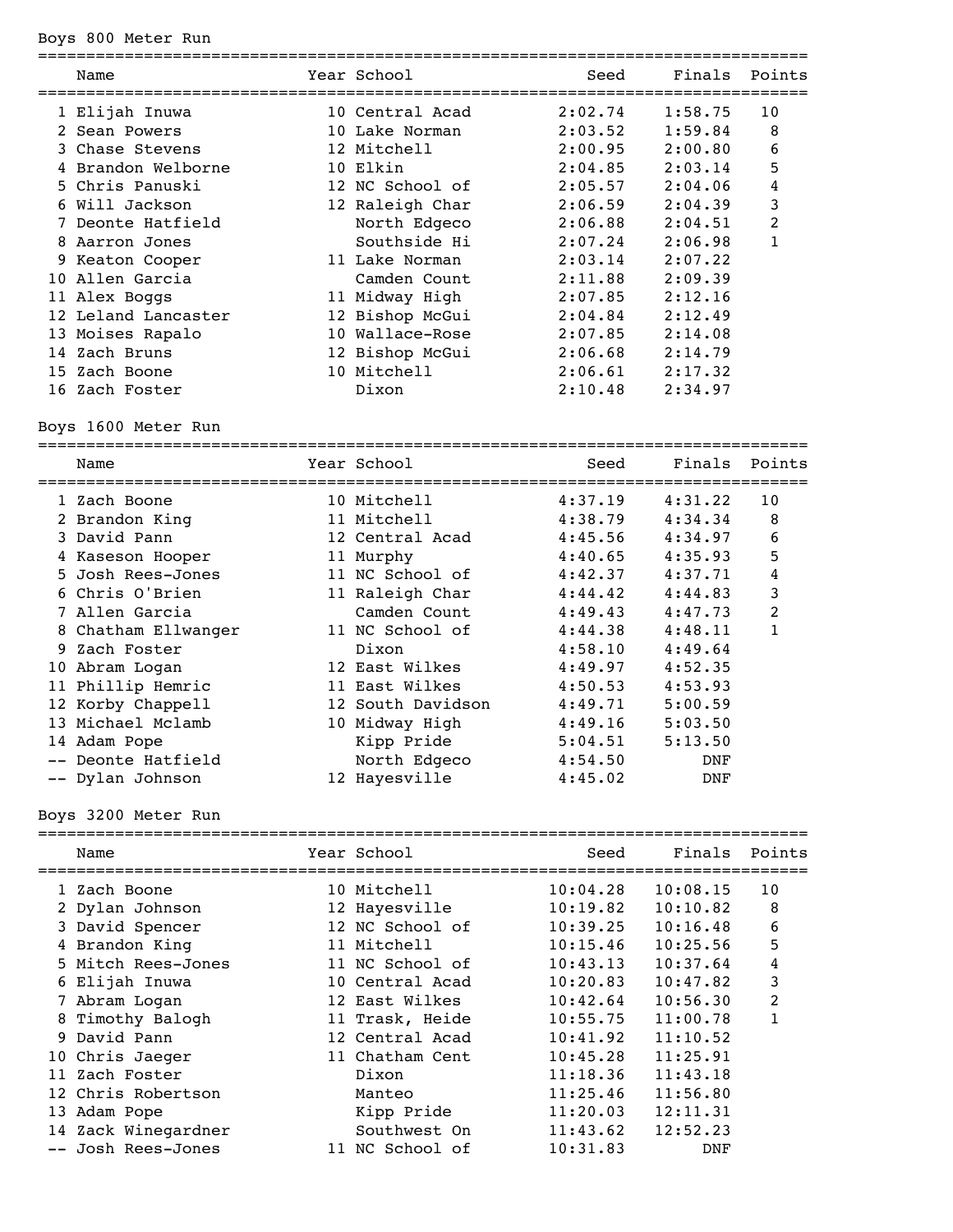-- Kaseson Hooper 11 Murphy 10:25.71 DNF

Boys 110 Meter Hurdles

|        | 8 Advance:             |  | Top 2 Each Heat plus Next 4 Best Times |         |                    |          |                            |  |  |  |
|--------|------------------------|--|----------------------------------------|---------|--------------------|----------|----------------------------|--|--|--|
|        | Name                   |  | Year School                            | Seed    | Prelims            | Wind H#  |                            |  |  |  |
|        |                        |  |                                        |         |                    |          |                            |  |  |  |
|        | Preliminaries          |  |                                        |         |                    |          |                            |  |  |  |
|        | 1 Hunter Walker        |  | 12 North Rowan                         | 14.93   | $15.05Q - 1.1$     |          | 2                          |  |  |  |
|        | 2 Sterling Jones       |  | 12 Winston-Sale                        | 15.11   | $15.16Q - 3.1$     |          | 1                          |  |  |  |
|        | 3 Grant Rivers         |  | 12 Hendersonvil                        | 15.11   | $15.17Q - 3.1$     |          | $\mathbf{1}$               |  |  |  |
|        | 4 Ethan Bischof        |  | 12 Trask, Heide                        | 15.74   | $16.02Q - 1.1$     |          | 2                          |  |  |  |
|        | 5 Malcolm Hunter       |  | Lejeune                                | 15.83   | $15.39q -3.1$      |          | $\mathbf{1}$               |  |  |  |
|        | 6 Keelan Goodwin       |  | 9 South Stokes                         | 15.91   | $16.02q -1.1$      |          | $\overline{c}$             |  |  |  |
|        | 7 Demiah Hawkins       |  | 12 North Rowan                         | 16.03   | $16.06q -1.1$      |          | 2                          |  |  |  |
|        | 8 Chase Stevens        |  | 12 Mitchell                            | 15.84   | $16.16q -3.1$      |          | $\mathbf{1}$               |  |  |  |
|        | 9 Dequan McGuire       |  | North Edgeco                           | 16.83   | $16.18 - 1.1$      |          | $\overline{2}$             |  |  |  |
|        | 10 Greg Burchfield     |  | 12 Robbinsville                        | 15.57   | $16.23 -1.1$       |          | 2                          |  |  |  |
|        | 11 Sean Lindsay        |  | 12 South Robeso                        | 16.77   | $16.64 - 3.1$      |          | $\overline{1}$             |  |  |  |
|        | 12 Corey Locklear      |  | 11 Robbinsville                        | 16.23   | $16.90 - 3.1$      |          | $\overline{1}$             |  |  |  |
|        | 13 Damion Bennett      |  | 12 Lakewood                            | 17.52   | $17.66 - 3.1$      |          | $\overline{1}$             |  |  |  |
|        | 14 Chase Burch         |  | Riverside (1                           | 17.90   | $17.75 - 3.1$      |          | $\overline{1}$             |  |  |  |
|        | 15 Jair Torres Ortiz   |  | Manteo                                 | 18.13   | 17.96              | $-1.1$   | $\overline{\phantom{0}}^2$ |  |  |  |
|        | -- Vidusha Rao         |  | 10 Raleigh Char                        | 17.20   | FS                 | $-1.1$ 2 |                            |  |  |  |
|        |                        |  |                                        |         |                    |          |                            |  |  |  |
|        | Boys 110 Meter Hurdles |  |                                        |         |                    |          |                            |  |  |  |
|        |                        |  |                                        |         |                    |          |                            |  |  |  |
|        | Name                   |  | Year School                            | Prelims | Finals Wind Points |          |                            |  |  |  |
| Finals |                        |  |                                        |         |                    |          |                            |  |  |  |
|        | 1 Sterling Jones       |  | 12 Winston-Sale                        | 15.16   | $14.74 - 2.1$      |          | 10                         |  |  |  |
|        | 2 Hunter Walker        |  | 12 North Rowan                         | 15.05   | $14.77 - 2.1$      |          | 8                          |  |  |  |
|        | 3 Grant Rivers         |  | 12 Hendersonvil                        | 15.17   | $15.13 -2.1$       |          | 6                          |  |  |  |
|        | 4 Malcolm Hunter       |  | Lejeune                                | 15.39   | $15.23 -2.1$       |          | 5                          |  |  |  |
|        | 5 Ethan Bischof        |  | 12 Trask, Heide                        | 16.02   | $15.83 - 2.1$      |          | 4                          |  |  |  |
|        | 6 Chase Stevens        |  | 12 Mitchell                            | 16.16   | $15.90 -2.1$       |          | 3                          |  |  |  |
|        | 7 Keelan Goodwin       |  | 9 South Stokes                         | 16.02   | 16.00              | $-2.1$   | $\overline{2}$             |  |  |  |
|        | 8 Demiah Hawkins       |  | 12 North Rowan                         | 16.06   | 16.02              | $-2.1$   | $\mathbf{1}$               |  |  |  |
|        |                        |  |                                        |         |                    |          |                            |  |  |  |
|        | Boys 300 Meter Hurdles |  |                                        |         |                    |          |                            |  |  |  |
|        |                        |  |                                        |         |                    |          |                            |  |  |  |
|        |                        |  |                                        |         |                    |          |                            |  |  |  |

|     | Name              |   | Year School     | Seed  | Finals |                | H# Points |
|-----|-------------------|---|-----------------|-------|--------|----------------|-----------|
|     | 1 Ethan Bischof   |   | 12 Trask, Heide | 40.90 | 39.82  | 2              | 10        |
|     | 2 Rasheid Malette |   | 11 Goldsboro    | 41.27 | 40.79  | 2              | 8         |
|     | 3 Hunter Walker   |   | 12 North Rowan  | 42.24 | 41.31  | $\overline{2}$ | 6         |
|     | Greg Burchfield   |   | 12 Robbinsville | 42.45 | 41.99  | $\overline{2}$ | 5         |
|     | 5 Sterling Jones  |   | 12 Winston-Sale | 42.99 | 42.09  | $\overline{2}$ | 4         |
|     | 6 Maurice Heath   |   | 10 Ayden-Grifto | 43.52 | 42.27  | 1              | 3         |
|     | 7 Dequan McGuire  |   | North Edgeco    | 43.68 | 42.51  | 1              | 2         |
| 8   | Tanner Midkiff    |   | 12 South Stokes | 43.18 | 42.79  | 2              | 1         |
|     | 9 Tyler Sprouse   |   | Camden Count    | 43.48 | 42.82  | 1              |           |
| 10  | Malcolm Hunter    |   | Lejeune         | 42.45 | 43.25  | 2              |           |
| 11  | Sam Cook          |   | Dixon           | 46.25 | 43.27  | 1              |           |
|     | 12 Ryan Combs     |   | 11 Hendersonvil | 43.30 | 43.35  |                |           |
| 1.3 | Cale Maddox       |   | 12 Hayesville   | 44.07 | 43.57  |                |           |
| 14  | Joseph Thelen     |   | 11 Thomas Jeffe | 43.91 | 43.99  |                |           |
| 15. | Braxton Knotts    | 9 | Monroe          | 43.25 | 44.40  | 2              |           |
| 16  | Jamarcus Raynor   |   | 12 Union        | 44.49 | 44.56  | 1              |           |
|     |                   |   |                 |       |        |                |           |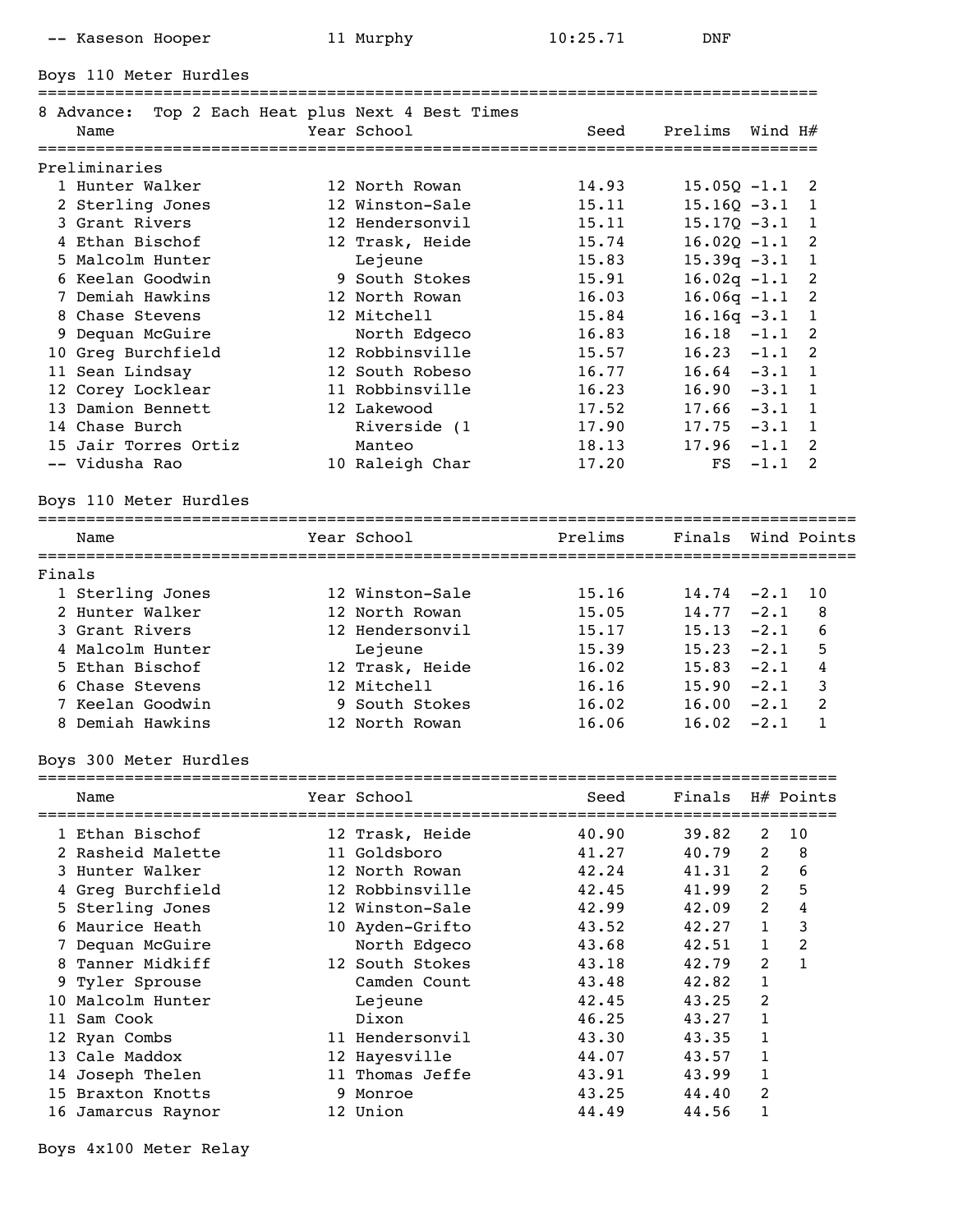| School                                      | Seed                                      | Finals H# Points |              |           |
|---------------------------------------------|-------------------------------------------|------------------|--------------|-----------|
| 1 Union High School<br>'A'                  | 43.35                                     | 43.13            | 2            | 10        |
| 1) Natrone Banks 12                         | 2) Baysean Washington 12                  |                  |              |           |
| 3) Bakeem Murphy 12                         | 4) Dezmond Faison 11                      |                  |              |           |
| 2 East Columbus 'A'                         | 44.08                                     | 43.33            | 2            | 8         |
| 1) Greg Melvin 11                           | 2) Derrick Young 12                       |                  |              |           |
| 3) Ronald Ratliff 12                        | 4) Ricky Ratliff 12                       |                  |              |           |
| 3 Princeton<br>'A'                          | 44.14                                     | 43.65            | 2            | 6         |
| 1) Kameron Mcdougald 11                     | 2) Johnny Frasier 10                      |                  |              |           |
| 3) Phillip Hare 11                          | 4) Cody Garner 11                         |                  |              |           |
| 4 North Rowan<br>'A'                        | 44.14                                     | 43.84            | 2            | 5         |
| 1) Xavier Robinson 11                       | 2) Daylon Gray 12                         |                  |              |           |
| 3) Courtney Roseborough 10                  | 4) Eric Gadson 11                         |                  |              |           |
| 5 North Edgecombe 'A'                       | 44.37                                     | 43.89            | 2            | 4         |
| 1) Jarius Collins                           | 2) Montay Stewart                         |                  |              |           |
| 3) Quantravious Harris                      | 4) Jacoby Bullet                          |                  |              |           |
| 6 Lejeune 'A'                               | 44.77                                     | 44.10            | 2            | 3         |
| 1) Malcolm Hunter                           | 2) Timmy Vaughan                          |                  |              |           |
| 3) Nate Fisher                              | 4) Jamaz Richardson                       |                  |              |           |
| 7 Southwest Onslow 'A'                      | 44.94                                     | 44.26            | $\mathbf{1}$ | 2         |
| 1) Kalil Scott                              | 2) Emmitt Johnson                         |                  |              |           |
| 3) Isaiah Corbins                           | 4) Aurelio Ottey                          |                  |              |           |
| 8 Albemarle<br>$^{\prime}$ A $^{\prime}$    | 45.51                                     | 44.59            | $\mathbf{1}$ | 1         |
| 1) Kani Sellers 10                          | 2) Terrace Ellis 10                       |                  |              |           |
| 3) Alvin Currie 12                          | 4) Travis Bennett 11                      |                  |              |           |
| 9 Manteo 'A'<br>1) Justin Johnson           | 44.74                                     | 44.64            | 2            |           |
| 3) Rasheed Bryant                           | 2) Alvaro Rebaza<br>4) Roy Bryant         |                  |              |           |
| 10 Robbinsville 'A'                         | 46.22                                     | 45.28            | $\mathbf{1}$ |           |
| 1) Chris Orr $--$                           | 2) Devon Lewis --                         |                  |              |           |
| 3) Tevin Smoker --                          | 4) Austin Hill --                         |                  |              |           |
| 11 Murphy 'A'                               | 45.07                                     | 45.29            | $\mathbf{1}$ |           |
| 1) Kenton Braswell 11                       | 2) Bryan Ferguson --                      |                  |              |           |
| 3) Tyler Wiley 10                           | 4) Deion Johnson --                       |                  |              |           |
| 12 South Stokes 'A'                         | 45.39                                     | 45.51            | 1            |           |
| 1) Zach Singleton 12                        | 2) Blake Campbell                         |                  |              |           |
| 3) Tanner Midkiff 12                        | 4) Daniel Millikan                        |                  |              |           |
| 13 Hendersonville 'A'                       | 46.20                                     | 45.65            | 1            |           |
| 1) Dj Wilson 12                             | 2) D.J. Waters 12                         |                  |              |           |
| 3) Desean Jackson 12                        | 4) Kel Williams 12                        |                  |              |           |
| 14 Cherryville 'A'                          | 45.61                                     | 45.80            | $\mathbf{1}$ |           |
| 1) Darius Harris 12                         | 2) Andrew Anness --                       |                  |              |           |
| 3) Malik Vinson                             | 4) Rhyer Davis --                         |                  |              |           |
| 15 Wallace-Rose Hill<br>'A'                 | 45.56                                     | 46.50            | $\mathbf{1}$ |           |
| 1) Nicholas Jeffers                         | 2) DJ Bennerman                           |                  |              |           |
| 3) Jhonta Wilson                            | 4) Marquel Newkirk                        |                  |              |           |
| -- Monroe 'A'                               | 44.20                                     | DNF              | 2            |           |
| 1) Jaylen Barbour 11                        | 2) Richard Blakeney 10                    |                  |              |           |
| 3) Lavonte Baker 12                         | 4) Tyler Casey 11                         |                  |              |           |
|                                             |                                           |                  |              |           |
| Boys 4x200 Meter Relay                      |                                           |                  |              |           |
| School                                      | Seed                                      | Finals           |              | H# Points |
| ' A '                                       | 1:30.91                                   |                  |              |           |
| 1 Monroe                                    |                                           | 1:29.67          | 2            | 10        |
| 1) Jaylen Barbour 11<br>3) Lavonte Baker 12 | 2) Tre Shaun Wynn 11<br>4) Tyler Casey 11 |                  |              |           |
| 2 Trask, Heide 'A'                          | 1:30.69                                   | 1:30.30          | 2            | 8         |
| 1) Larry Johnson 12                         |                                           |                  |              |           |
|                                             | 2) Arthur Brown 11                        |                  |              |           |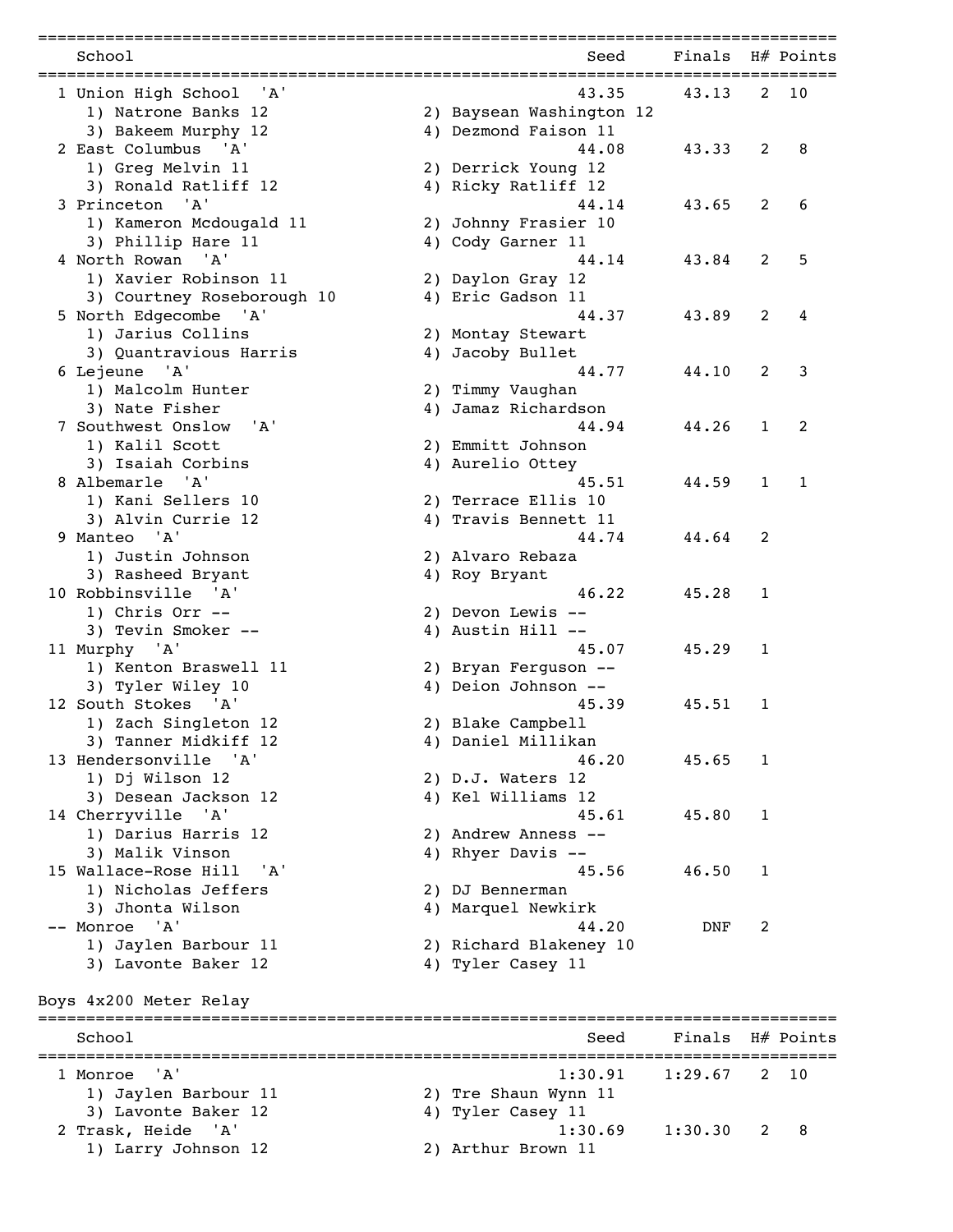3) Dakari Jackson 11 (4) 3 East Columbus 'A' 1) Greg Melvin 11 2) 3) Ricky Ratliff 12 (4) 4 Southwest Onslow 'A' 1) Kalil Scott 2 1) Kalil Scott (2)<br>3) Isaiah Corbins (2) 3) Isaiah Corbins 5 North Rowan 'A' 1) Xavier Robinson 11 2) 3) Hunter Walker 12 (4) 6 Camden County 'A' 1) Jamar Cowell 2) Ty Poole 3) Darren Wiltse  $\begin{array}{ccc} 4 & 2 \end{array}$  ac Harris 7 Union High School 'A' 1) Natrone Banks 12 2) 3) Dezmond Faison 11 4) 8 Hendersonville 'A'<br>1) D.J. Waters 12 1:33.99 1:33.98 1) D.J. Waters 12 3) Desean Jackson 12 (4) 9 South Stokes 'A'<br>1) Daniel Millikan (2) 1) Daniel Millikan 3) Logan Cole 4) 10 Robbinsville 'A'<br>1) Coy Jordan -- 2) 1) Coy Jordan -- 2) Devon Lewis -- 3) Chris Orr -- 4) Austin Hill --11 Murphy 'A' 1) Bryan Ferguson -- 2) Tyler Wiley 10 3) Deion Johnson -- 4) Robbie Tompa -- 12 Lake Norman Charter School 'A'<br>1) Ricky Calud-Ellis 10 2 1) Ricky Calud-Ellis 10 3) Landon Wiese 12 (4) 13 North Edgecombe 'A' 1) Montay Stewart 2) 3) Travonte Collins (4) 14 Ayden-Grifton 'A' 1) Rashaad Edwards 10 2) 3) Ray'Quawn Dixon 11 4) 1) CJ Martin 2) 3) Jimmy King 9 4) Boys 4x400 Meter Relay ===================================================================================

| 3) Dakari Jackson 11          |     | 4) Tamarack Bolden 11    |         |              |                |  |
|-------------------------------|-----|--------------------------|---------|--------------|----------------|--|
| 3 East Columbus<br>'A'        |     | 1:31.29                  | 1:30.30 | 2            | 6              |  |
| 1) Greg Melvin 11             |     | 2) Derrick Young 12      |         |              |                |  |
| 3) Ricky Ratliff 12           |     | 4) Ronald Ratliff 12     |         |              |                |  |
| 4 Southwest Onslow<br>'A'     |     | 1:33.73                  | 1:31.23 | 2            | 5              |  |
| 1) Kalil Scott                |     | 2) Marckus Humphries     |         |              |                |  |
| 3) Isaiah Corbins             |     | 4) Aurelio Ottey         |         |              |                |  |
| 5 North Rowan 'A'             |     | 1:31.39                  | 1:31.54 | 2            | 4              |  |
| 1) Xavier Robinson 11         |     | 2) Daylon Gray 12        |         |              |                |  |
| 3) Hunter Walker 12           |     | 4) Eric Gadson 11        |         |              |                |  |
| 6 Camden County 'A'           |     | 1:34.27                  | 1:32.28 | 2            | 3              |  |
| 1) Jamar Cowell               |     | 2) Ty Poole              |         |              |                |  |
| 3) Darren Wiltse              |     | 4) Zac Harris            |         |              |                |  |
| 7 Union High School<br>'A'    |     | 1:31.22                  | 1:32.55 | 2            | 2              |  |
| 1) Natrone Banks 12           |     | 2) Bakeem Murphy 12      |         |              |                |  |
| 3) Dezmond Faison 11          |     | 4) Baysean Washington 12 |         |              |                |  |
| 8 Hendersonville 'A'          |     | 1:35.80                  | 1:33.98 | $\mathbf{1}$ | 1              |  |
| 1) D.J. Waters 12             |     | 2) Kel Williams 12       |         |              |                |  |
| 3) Desean Jackson 12          |     | 4) Dj Wilson 12          |         |              |                |  |
| 9 South Stokes<br>'A'         |     | 1:35.14                  | 1:34.08 | $\mathbf{1}$ |                |  |
| 1) Daniel Millikan            |     | 2) Blake Campbell        |         |              |                |  |
| 3) Logan Cole                 |     | 4) Keelan Goodwin 9      |         |              |                |  |
| 10 Robbinsville 'A'           |     | 1:35.50                  | 1:34.59 | 1            |                |  |
| 1) Coy Jordan --              |     | 2) Devon Lewis --        |         |              |                |  |
| 3) Chris Orr $--$             |     | 4) Austin Hill --        |         |              |                |  |
| 11 Murphy 'A'                 |     | 1:35.48                  | 1:35.40 | 1            |                |  |
| 1) Bryan Ferguson --          |     | 2) Tyler Wiley 10        |         |              |                |  |
| 3) Deion Johnson --           |     | 4) Robbie Tompa --       |         |              |                |  |
| 12 Lake Norman Charter School | 'A' | 1:37.01                  | 1:36.02 | 1            |                |  |
| 1) Ricky Calud-Ellis 10       |     | 2) Paul Mobley 12        |         |              |                |  |
| 3) Landon Wiese 12            |     | 4) Ryan Cummings         |         |              |                |  |
| 13 North Edgecombe<br>' A '   |     | 1:33.87                  | 1:36.06 | 2            |                |  |
| 1) Montay Stewart             |     | 2) Darius Phillips       |         |              |                |  |
| 3) Travonte Collins           |     | 4) Quantravious Harris   |         |              |                |  |
| 14 Ayden-Grifton 'A'          |     | 1:36.86                  | 1:37.91 | $\mathbf{1}$ |                |  |
| 1) Rashaad Edwards 10         |     | 2) Rodney Nelson 11      |         |              |                |  |
| 3) Ray'Quawn Dixon 11         |     | 4) Giddel Waters 11      |         |              |                |  |
| -- Bishop McGuinness<br>' A ' |     | 1:34.37                  | DO.     | $\mathbf{1}$ | Exch Viol Zn 2 |  |
| 1) CJ Martin                  |     | 2) Rainier Sandalang     |         |              |                |  |
| 3) Jimmy King 9               |     | 4) Joe McNamara 11       |         |              |                |  |
|                               |     |                          |         |              |                |  |
| oys 4x400 Meter Relay         |     |                          |         |              |                |  |
|                               |     |                          |         |              |                |  |

| School                               | Seed                     | Finals  |               | H# Points |
|--------------------------------------|--------------------------|---------|---------------|-----------|
| ' A '<br>1 Monroe                    | 3:34.33                  | 3:28.97 | 2             | 10        |
| 1) Douglas Carelock 12               | 2) Quashaun Chambers 12  |         |               |           |
| 3) Desmen Robinson 9                 | 4) Tre Shaun Wynn 11     |         |               |           |
| 2 Trask, Heide 'A'                   | 3:31.99                  | 3:30.33 | $\mathcal{L}$ | 8         |
| 1) Tamarack Bolden 11                | 2) Dakari Jackson 11     |         |               |           |
| 3) Larry Johnson 12                  | 4) Ethan Bischof 12      |         |               |           |
| 3 West Montgomery 'A'                | 3:39.43                  | 3:33.59 | $\mathcal{L}$ | 6         |
| 1) Tirea Sims                        | 2) Brandon Moore         |         |               |           |
| 3) Roshard Drake                     | 4) Caleb Drake 11        |         |               |           |
| 4 North Rowan 'A'                    | 3:40.46                  | 3:34.02 | 1.            | 5         |
| 1) Darrius Wallace 11                | 2) Khandler Kimber 11    |         |               |           |
| 3) Demiah Hawkins 12                 | 4) Kenneth Frey 11       |         |               |           |
| 5 Union High School<br>'A'           | 3:34.27                  | 3:34.21 | $\mathcal{P}$ | 4         |
| 1) Natrone Banks 12                  | 2) Jamarcus Raynor 12    |         |               |           |
| 3) Demarius Davis 12                 | 4) Baysean Washington 12 |         |               |           |
| 6 NC School of Science & Math<br>'A' | 3:39.68                  | 3:34.59 |               |           |
|                                      |                          |         |               |           |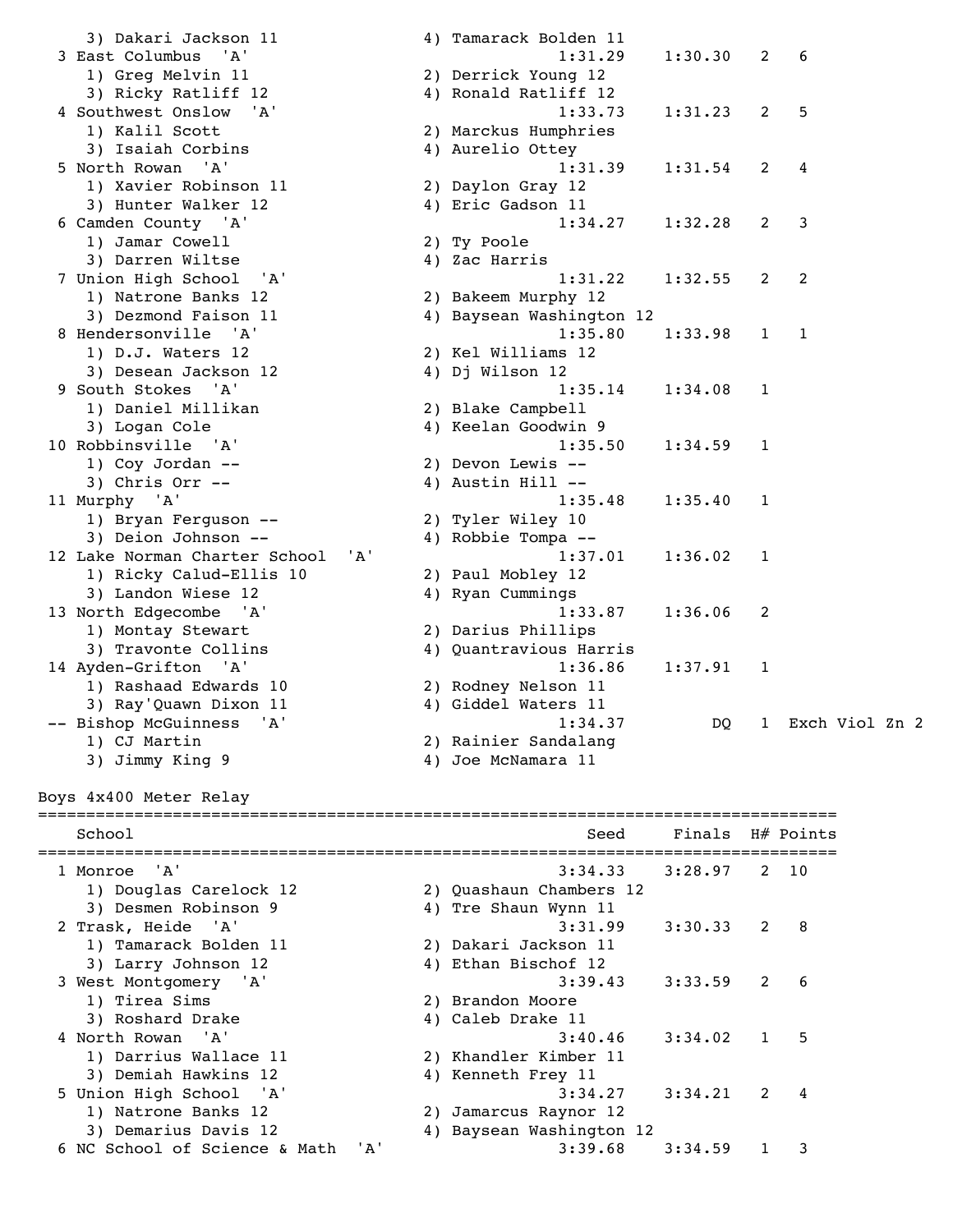| 1) Cedric Clark 12                               |     | 2) Cameron Bowes 11                |         |                   |
|--------------------------------------------------|-----|------------------------------------|---------|-------------------|
| 3) Chris Panuski 12                              |     | 4) Benson Robles 12                |         |                   |
| 7 Southside High School 'A'                      |     | 3:38.87                            | 3:35.46 | 2<br>2            |
| 1) Cole Kellum                                   |     | 2) Aarron Jones                    |         |                   |
| 3) Isiah Moore                                   |     | 4) Leevonte Grimes                 |         |                   |
| 8 Goldsboro<br>'A'                               |     | 3:42.63                            | 3:36.10 | $\mathbf{1}$<br>1 |
| 1) Keyshawn Jenkins 10                           |     | 2) Antonio Futrelle 9              |         |                   |
| 3) Christian Martins 11                          |     | 4) Jaleel Cook 12                  |         |                   |
| 9 Northampton County 'A'                         |     | 3:46.98                            | 3:37.31 | 1                 |
| 1) Keion Crossen                                 |     | 2) Jaquan Buffaloe                 |         |                   |
|                                                  |     |                                    |         |                   |
| 3) Vonnie Johnson                                |     | 4) Daquan Turner                   |         |                   |
| 10 Lake Norman Charter School                    | 'A' | 3:38.21                            | 3:37.56 | 2                 |
| 1) Sean Powers 10                                |     | 2) Keaton Cooper 11                |         |                   |
| 3) Ricky Calud-Ellis 10                          |     | 4) Max Fairbaien                   |         |                   |
| 11 Bishop McGuinness 'A'                         |     | 3:37.60                            | 3:40.67 | 2                 |
| 1) Joe McNamara 11                               |     | 2) Leland Lancaster 12             |         |                   |
| 3) Zach Bruns 12                                 |     | 4) Jimmy King 9                    |         |                   |
| 12 Southwest Onslow<br>'A'                       |     | 3:42.04                            | 3:41.34 | 1                 |
| 1) Aurelio Ottey                                 |     | 2) Kalil Scott                     |         |                   |
| 3) Cameryn Smith                                 |     | 4) Marckus Humphries               |         |                   |
| 13 Lincoln Charter<br>'' A '                     |     | 3:45.26                            | 3:42.13 | 1                 |
| 1) Seth Vanderwerken 12                          |     | 2) Steven George 12                |         |                   |
| 3) Chase Eklund 12                               |     | 4) Caylon Nagy 11                  |         |                   |
| 14 Mitchell<br>' A '                             |     | 3:37.82                            | 3:43.69 | 2                 |
| 1) Daniel Yokrbinas                              |     | 2) Alex Cruz 12                    |         |                   |
| 3) Ben Hurtado 12                                |     | 4) Luke Deyton 12                  |         |                   |
| 15 Murphy 'A'                                    |     | 3:44.14                            | 3:45.62 | 1                 |
| 1) Davis Gentry 11                               |     | 2) Reagan Lindsay 10               |         |                   |
| 3) Brooks Brown                                  |     | 4) Robbie Tompa --                 |         |                   |
|                                                  |     |                                    |         |                   |
|                                                  |     |                                    |         |                   |
| Boys 4x800 Meter Relay                           |     |                                    |         |                   |
|                                                  |     | =================================  |         |                   |
| School                                           |     | Seed                               | Finals  | Points            |
|                                                  |     |                                    |         |                   |
| 1 NC School of Science & Math                    | 'A' | 8:27.83                            | 8:14.93 | 10                |
| 1) Benson Robles 12                              |     | 2) Josh Rees-Jones 11              |         |                   |
| 3) Chatham Ellwanger 11                          |     | 4) Chris Panuski 12                |         |                   |
| 2 Mitchell 'A'                                   |     | 8:26.17                            | 8:18.96 | 8                 |
| 1) Zach Boone 10                                 |     | 2) Brandon King 11                 |         |                   |
| 3) Luke Deyton 12                                |     | 4) Alex Cruz 12                    |         |                   |
| 3 Bishop McGuinness<br>$^{\prime}$ A $^{\prime}$ |     | 8:34.35                            | 8:19.08 | 6                 |
| 1) Leland Lancaster 12                           |     | 2) William Johnson 11              |         |                   |
| 3) Greg Redden 12                                |     | 4) Zach Bruns 12                   |         |                   |
| 4 Midway High School<br>'A'                      |     | 8:50.07                            | 8:27.74 | 5                 |
| 1) Alex Boggs 11                                 |     | 2) Ritchel Cousar 10               |         |                   |
|                                                  |     | 4) Caleb Sanders 12                |         |                   |
| 3) Dalton Butler 12                              |     | 8:50.27                            | 8:27.99 | 4                 |
| 5 Murphy 'A'                                     |     |                                    |         |                   |
| 1) Davis Gentry 11                               |     | 2) Reagan Lindsay 10               |         |                   |
| 3) Kaseson Hooper 11                             |     | 4) Brooks Brown                    |         |                   |
| 6 Raleigh Charter 'A'                            |     | 9:08.77                            | 8:29.41 | 3                 |
| 1) Will Jackson 12                               |     | 2) Joey DiSerafino 10              |         |                   |
| 3) Adam Fairbanks 12                             |     | 4) Chris O'Brien 11                |         |                   |
| 7 Hendersonville 'A'                             |     | 8:44.03                            | 8:39.74 | 2                 |
| 1) Ian Gerrits 10                                |     | 2) Jackson Morgan 11               |         |                   |
| 3) Scott Mew 11                                  |     | 4) Drew Schweikert 11              |         |                   |
| 8 Wallace-Rose Hill 'A'                          |     | 8:52.91                            | 8:56.14 | 1                 |
| 1) Moises Rapalo 10                              |     | 2) Rakeem Bryant 11                |         |                   |
| 3) Bobby McDenzie                                |     | 4) Gill Escobar 12                 |         |                   |
| 9 Riverside (1a) 'A'                             |     | 9:08.16                            | 8:57.17 |                   |
| 1) Jonathan Price<br>3) Lenny Sanchez            |     | 2) Hunter Mebane<br>4) Adam Parker |         |                   |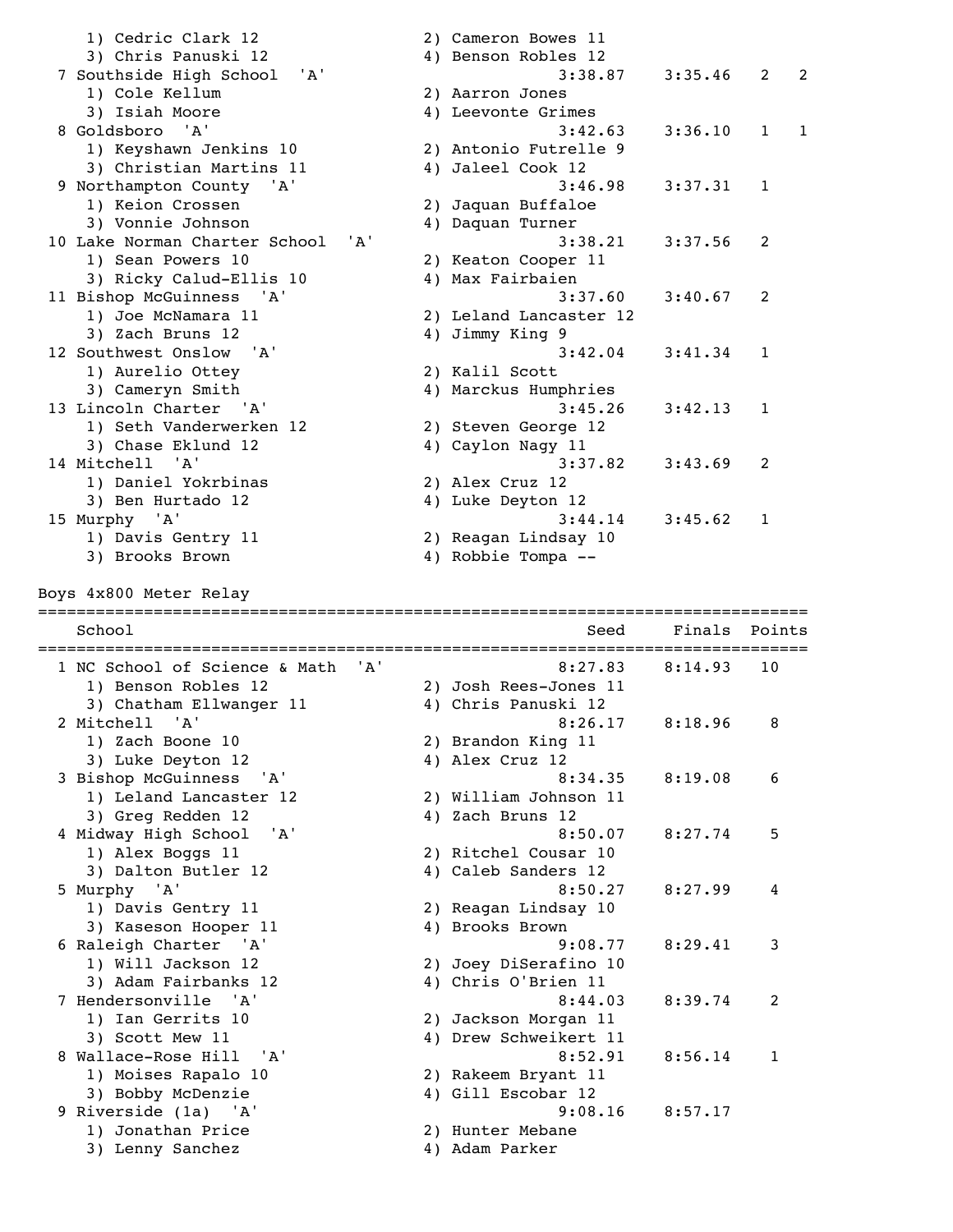| 10 South Stokes 'A'               |                     | $8:54.67$ $8:58.48$ |           |
|-----------------------------------|---------------------|---------------------|-----------|
| 1) Cody Rogers                    | 2) Sam Cooper       |                     |           |
| 3) John Kevin Fisher              | 4) Justin Nelson 12 |                     |           |
| 11 Lake Norman Charter School 'A' | 8:42.78             | 9:01.68             |           |
| 1) Keaton Cooper 11               | 2) Robert Sevin 10  |                     |           |
| 3) Jarett Rhodes                  | 4) Sean Powers 10   |                     |           |
| 12 Southwest Onslow 'A'           | 9:07.56             | 9:04.43             |           |
| 1) Christian Haynes               | 2) Zach Winegardner |                     |           |
| 3) Cody Roberts                   | 4) Kenny Hardin     |                     |           |
| 13 Gray Stone Day School 'A'      | 8:57.20             | 9:05.51             |           |
| 1) Quinton Parsons 12             | 2) Reid Huckabee 10 |                     |           |
| 3) Patrick Parsons 10             | 4) Josh Rolan 11    |                     |           |
| 14 Lejeune 'A'                    | 9:19.37             | 9:16.37             |           |
| 1) James Osborne                  | 2) Jacob Eck        |                     |           |
| 3) Chuckie Murdock                | 4) Max Moore        |                     |           |
| 15 Manteo 'A'                     | 9:14.46             | 9:39.75             |           |
| 1) Chris Robertson                | 2) Bryce Green      |                     |           |
| 3) Justin Johnson                 | 4) Robert Beane     |                     |           |
| -- West Wilkes 'A'                | 8:35.62             | DO.                 | Out of Zn |
| 1) Colby Shell 12                 | 2) Eric Deleon 10   |                     |           |
| 3) Joshua Englebert 10            | 4) Connor Pate 10   |                     |           |
|                                   |                     |                     |           |

Boys High Jump

|  | Name                 | Year School     | Seed        | Finals       | Points |
|--|----------------------|-----------------|-------------|--------------|--------|
|  | 1 Samuel Allen       | 12 West Wilkes  | $6 - 04.00$ | $6 - 08.00$  | 10     |
|  | 2 Grant Rivers       | 12 Hendersonvil | $6 - 04.00$ | $6 - 06.00$  | 8      |
|  | 3 Corey Valentine    | 12 Mount Airy   | $6 - 04.00$ | $6-04.00$    | 6      |
|  | 4 Forest Powell      | 12 West Columbu | $6 - 02.00$ | $6 - 00.00$  | 5      |
|  | 5 Elijah Gresham     | 11 East Columbu | $5 - 10.00$ | $J6 - 00.00$ | 4      |
|  | 6 Savon Dawson       | 12 West Columbu | $5 - 10.00$ | $J6 - 00.00$ | 3      |
|  | 7 Lashaun Davis      | Perquimans C    | $6 - 00.00$ | $J6 - 00.00$ | 2      |
|  | 8 Clyvester Speight  | Pamlico         | $5 - 11.00$ | $5 - 10.00$  | 0.50   |
|  | 8 Mason Fenner       | 10 Thomas Jeffe | $5 - 08.00$ | $5 - 10.00$  | 0.50   |
|  | 10 Isiah Moore       | Southside Hi    | $5 - 10.00$ | $J5 - 10.00$ |        |
|  | 10 T'Kyle Williams   | 12 Albemarle    | $5 - 10.00$ | $J5 - 10.00$ |        |
|  | 10 Brandon Smith     | 12 South Stokes | $5 - 10.00$ | $J5 - 10.00$ |        |
|  | -- SayQuan Holder    | Perquimans C    | $5 - 10.00$ | NH           |        |
|  | -- Dayrion Williams  | 11 Hayesville   | $5 - 08.00$ | NH           |        |
|  | -- Jonathan Hildreth | 9 Highland Tec  | $5 - 08.00$ | ΝH           |        |
|  |                      |                 |             |              |        |

Boys Pole Vault

|      | Name              | Year School     | Seed         | Finals        | Points         |
|------|-------------------|-----------------|--------------|---------------|----------------|
|      | 1 Matt Layne      | 12 West Wilkes  | $12 - 00.00$ | $14 - 00.00$  | 10             |
|      | 2 Greg Burchfield | 12 Robbinsville | $12 - 00.00$ | $12 - 00.00$  | 8              |
|      | 3 Cooper Reinert  | -- Swain County | $10 - 06.00$ | $11 - 06.00$  | 6              |
|      | 4 Garrett Wood    | 12 North Stokes | $11 - 00.00$ | $J11 - 06.00$ | 5              |
|      | 5 Ethan Nix       | 11 Hendersonvil | $10 - 00.00$ | $11 - 00.00$  | 4              |
|      | 6 Laith Nickell   | 9 North Stokes  | $10 - 00.00$ | $10 - 06.00$  | 3              |
|      | 7 Matt Mordhorst  | 10 Swain County | $10 - 06.00$ | $J10 - 06.00$ | $\overline{2}$ |
|      | 8 Tim Butts       | 10 Gray Stone D | $9 - 06.00$  | $9 - 06.00$   | 0.33           |
|      | 8 Davis Atkinson  | 12 NC School of | $9 - 06.00$  | $9 - 06.00$   | 0.33           |
| 8    | Lane Dougherty    | 12 Princeton    | $10 - 00.00$ | $9 - 06.00$   | 0.33           |
|      | 11 Timmy Vaughan  | Lejeune         | $9 - 06.00$  | $J9 - 06.00$  |                |
|      | 12 Chris Wales    | Lejeune         | $8 - 06.00$  | $9 - 00.00$   |                |
| $--$ | Martin Bayles     | 10 Princeton    | $8 - 00.00$  | NH            |                |
|      | James Osborne     | Lejeune         | $8 - 00.00$  | NH            |                |
|      |                   |                 |              |               |                |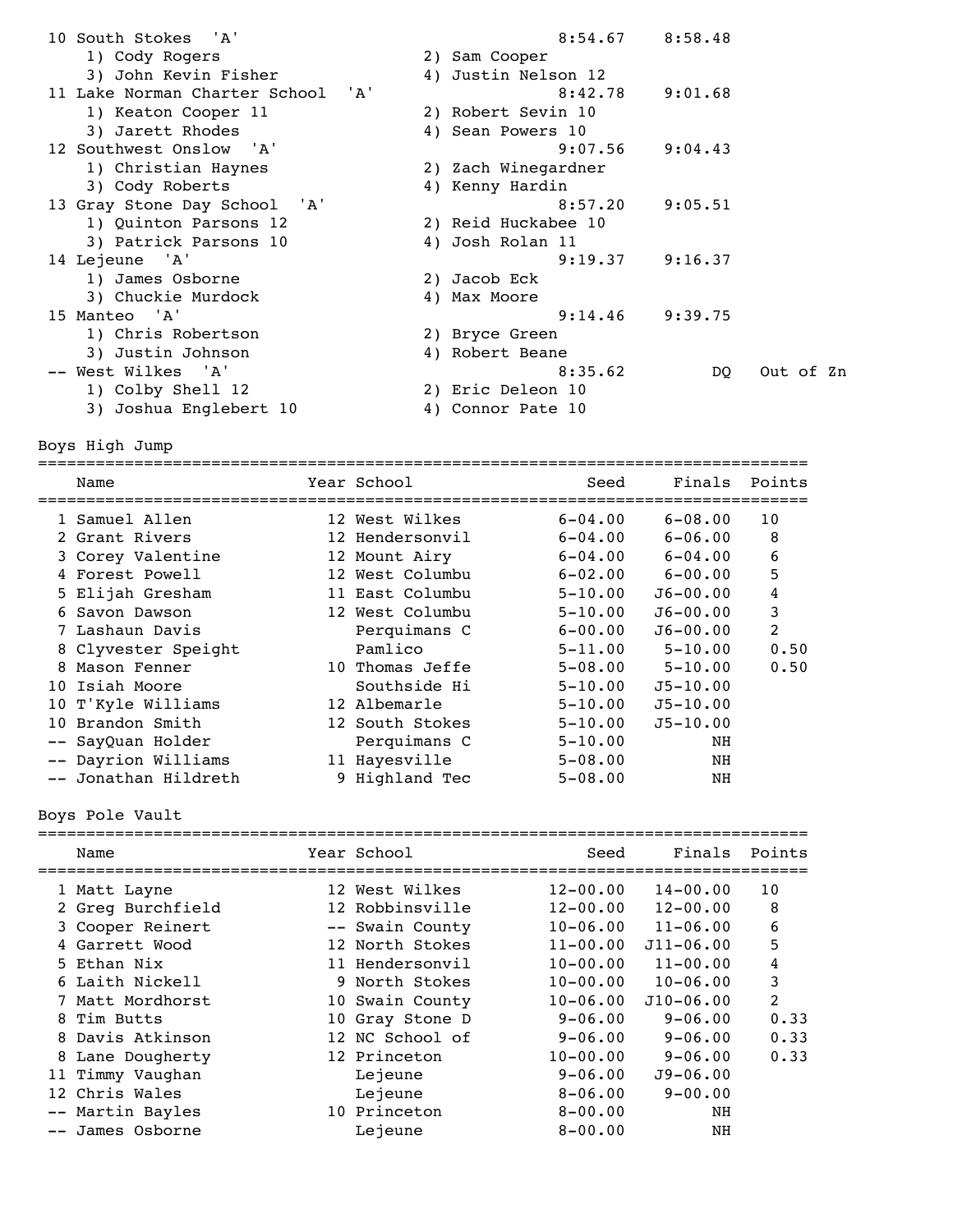## Boys Long Jump

|   | Name                | Year School     | Seed<br>=========================== | Finals       |             | Wind Points |
|---|---------------------|-----------------|-------------------------------------|--------------|-------------|-------------|
|   | 1 Ricky Ratliff     | 12 East Columbu | $20 - 01.50$                        | $23 - 06.00$ | 1.6         | 10          |
| 2 | Jamaz Richardson    | Lejeune         | $22 - 07.50$                        | $23 - 00.50$ | 1.3         | 8           |
|   | 3 Tre Stewart       | East Cartere    | $20 - 02.50$                        | $20 - 10.00$ | 2.6         | 6           |
|   | 4 Corey Valentine   | 12 Mount Airy   | $20 - 06.50$                        | $20 - 09.50$ | $2 \cdot 0$ | 5           |
|   | 5 Grant Rivers      | 12 Hendersonvil | $20 - 09.50$                        | $20 - 09.00$ | 0.6         | 4           |
|   | 6 Quashaun Chambers | 12 Monroe       | $20 - 00.00$                        | $20 - 08.00$ | $2 \cdot 1$ | 3           |
|   | 7 Rishad Felton     | 12 Hendersonvil | $19 - 08.50$                        | $20 - 03.00$ | 1.6         | 2           |
|   | 8 Desean Jackson    | 12 Hendersonvil | $19 - 11.50$                        | $20 - 00.00$ | 1.0         | 1           |
|   | 9 Braxton Knotts    | 9 Monroe        | $19 - 11.00$                        | $19 - 09.00$ | 1.1         |             |
|   | 10 Dayrion Williams | 11 Hayesville   | $20 - 01.00$                        | $19 - 08.00$ | 0.4         |             |
|   | 11 Lashaun Davis    | Perquimans C    | $20 - 06.50$                        | $19 - 04.00$ | 1.9         |             |
|   | 12 Rayshawn Deloach | 10 Pender       | $20 - 01.00$                        | $19 - 03.00$ | 1.4         |             |
|   | 13 Xavier Aycock    | 10 Spring Creek | $19 - 09.50$                        | $19 - 01.50$ | 1.0         |             |
|   | 14 Cody King        | 10 Elkin        | $20 - 00.50$                        | $18 - 04.00$ | $2 \cdot 2$ |             |
|   | -- Frederick Miller | 11 Kenan, James | $19 - 08.50$                        | FOUL         |             |             |
|   | -- Undray Batts     | Southeast Ha    | $20 - 10.25$                        | FOUL         |             |             |

Boys Triple Jump

| Name               | Year School     | Seed         | Finals        |             | Wind Points  |
|--------------------|-----------------|--------------|---------------|-------------|--------------|
| 1 Corey Valentine  | 12 Mount Airy   | $42 - 10.50$ | $44 - 09.00$  | 1.5         | 10           |
| 2 Douglas Carelock | 12 Monroe       | $41 - 07.00$ | $43 - 02.50$  | 0.7         | 8            |
| 3 NaQuan Gibbs     | Pamlico         | $41 - 09.00$ | $42 - 04.00$  | 2.9         | 6            |
| 4 Frederick Miller | 11 Kenan, James | $40 - 08.50$ | $42 - 02.00$  | 1.5         | 5            |
| 5 Keelan Goodwin   | 9 South Stokes  | $42 - 07.00$ | $42 - 01.50$  | 1.4         | 4            |
| 6 Benjamin Sayles  | 12 Thomas Jeffe | $40 - 10.50$ | $41 - 03.00$  | 2.7         | 3            |
| 7 Trevor Carr      | Camden Count    | $39 - 11.00$ | $40 - 07.50$  | $2 \cdot 0$ | 2            |
| 8 Tirek James      | 11 Lakewood     | $39 - 00.00$ | $40 - 02.50$  | 0.2         | $\mathbf{1}$ |
| 9 Steven George    | 12 Lincoln Char | $39 - 00.50$ | $39 - 07.00$  | 1.3         |              |
| 10 Tyler Wiley     | 10 Murphy       | $39 - 02.75$ | $39 - 02.50$  | 1.8         |              |
| 11 Demarius Davis  | 12 Union        | $38 - 10.00$ | $39 - 00.00$  | 0.2         |              |
| 12 Isaiah Corbins  | Southwest On    | $40 - 00.50$ | $J39 - 00.00$ | 1.2         |              |
| 13 Kenton Braswell | 11 Murphy       | $41 - 05.00$ | $38 - 09.50$  | 5.5         |              |
| 14 Darius Phillips | North Edgeco    | $40 - 04.00$ | $38 - 06.50$  | 0.2         |              |
| 15 Rodney Nelson   | 11 Ayden-Grifto | $39 - 06.00$ | $37 - 10.00$  | 2.6         |              |
|                    |                 |              |               |             |              |

Boys Shot Put

|  | Name                   | Year School     | Seed         | Finals       | Points |
|--|------------------------|-----------------|--------------|--------------|--------|
|  | 1 Wesley Porter        | 12 Trask, Heide | $48 - 05.00$ | $51 - 03.75$ | 10     |
|  | 2 Alexis Archie        | 10 North Rowan  | $46 - 05.00$ | $49 - 04.75$ | 8      |
|  | 3 Devin Velez          | Southwest On    | $46 - 10.00$ | $49 - 02.00$ | 6      |
|  | 4 Greg Tisho           | -- Swain County | $44 - 06.00$ | $47 - 03.00$ | 5      |
|  | 5 Shane Parker         | 10 North Rowan  | $43 - 02.00$ | $45 - 06.00$ | 4      |
|  | 6 Dijon Kenan          | 11 Wallace-Rose | $44 - 02.00$ | $44 - 11.00$ | 3      |
|  | 7 Carlos Garcia Osorio | 12 Spring Creek | 46-07.00     | $44 - 10.00$ | 2      |
|  | 8 Iran James           | Riverside (1    | $43 - 03.00$ | $44 - 04.50$ | 1      |
|  | 9 Dylan Williams       | 11 Hayesville   | $44 - 05.00$ | $44 - 00.50$ |        |
|  | 10 Alex Lopez          | 12 Ayden-Grifto | $45 - 06.50$ | $43 - 11.50$ |        |
|  | 11 Brad Cannon         | Southwest On    | $43 - 04.00$ | $43 - 09.00$ |        |
|  | 12 Jordan Starnes      | 12 South Stanly | $42 - 09.00$ | $43 - 00.25$ |        |
|  | 13 Daniel Petrella     | 12 Mitchell     | $43 - 01.00$ | $41 - 08.50$ |        |
|  | 14 Robert Dancy        | 10 West Wilkes  | $43 - 11.00$ | $41 - 07.75$ |        |
|  | 15 Justice Littlejohn  | 12 Cherokee     | $42 - 03.50$ | $41 - 04.00$ |        |
|  | 16 Matthew Cancassi    | Lejeune         | $39 - 01.00$ | $41 - 00.00$ |        |
|  |                        |                 |              |              |        |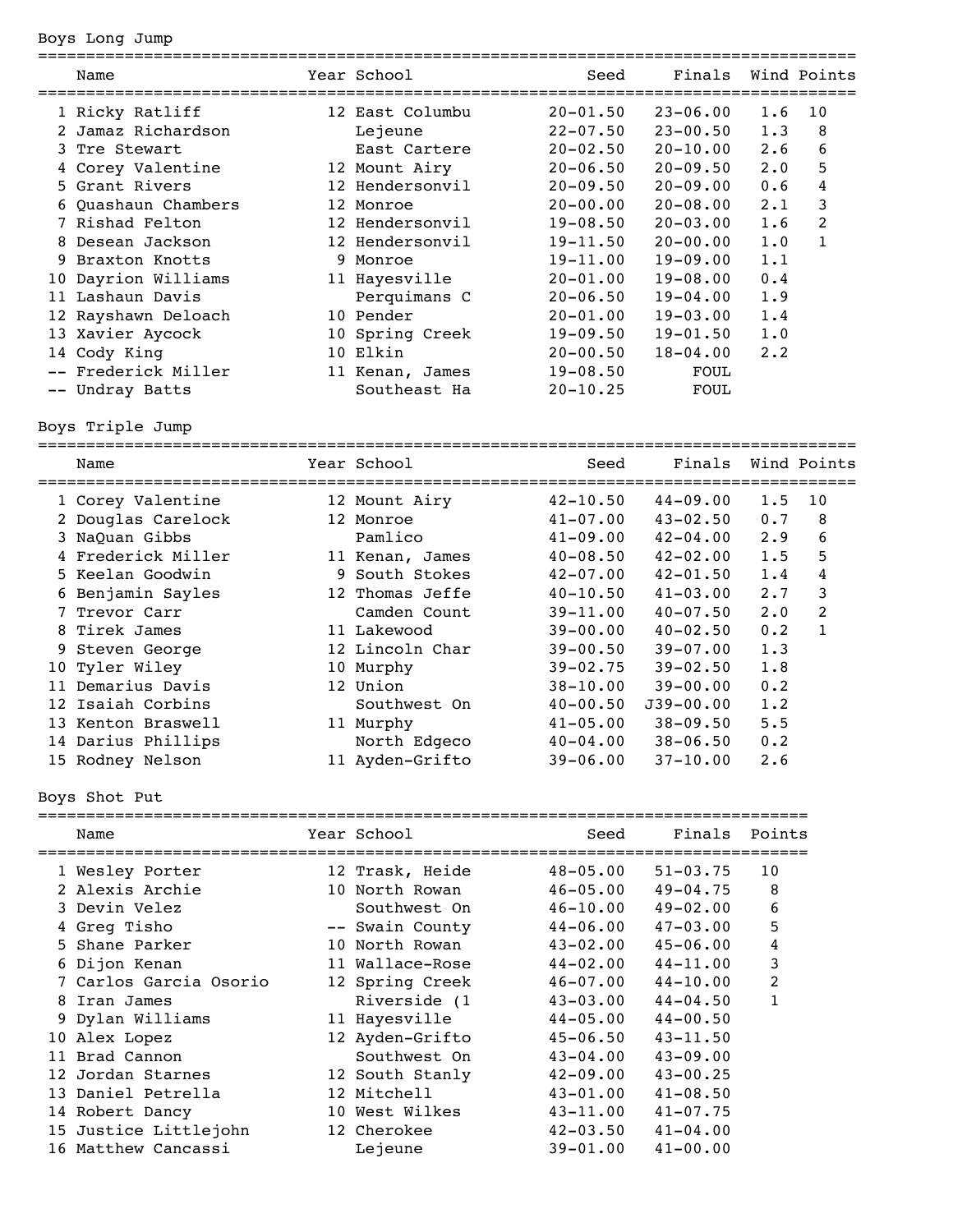Boys Discus Throw

|    | Name               |      | Year School     | Seed       | Finals     | Points |
|----|--------------------|------|-----------------|------------|------------|--------|
|    | 1 Joshua Smith     |      | 11 Trask, Heide | $144 - 07$ | $147 - 01$ | 10     |
|    | 2 Parley Gentry    |      | 12 Mount Airy   | $135 - 01$ | $142 - 07$ | 8      |
|    | 3 Zach Midgett     |      | Dixon           | $133 - 05$ | 138-11     | 6      |
|    | 4 Zach Singleton   |      | 12 South Stokes | $137 - 09$ | $136 - 04$ | 5      |
|    | 5 Sampson Bradsher |      | 10 Hobbton      | $121 - 09$ | 131-11     | 4      |
| 6  | Devin Velez        |      | Southwest On    | $133 - 10$ | $131 - 02$ | 3      |
|    | 7 Branden Wiggins  |      | 12 Trask, Heide | $126 - 03$ | $124 - 00$ | 2      |
|    | 8 Daniel Owens     |      | -- Cherryville  | $117 - 01$ | $123 - 09$ | 1      |
|    | 9 Dylan Williams   |      | 11 Hayesville   | $118 - 07$ | $123 - 04$ |        |
|    | 10 Justin Rogers   |      | 12 South Stokes | $134 - 09$ | $122 - 07$ |        |
| 11 | Matthew Cancassi   |      | Lejeune         | $134 - 06$ | $121 - 04$ |        |
|    | 12 Dillion Bird    |      | -- Robbinsville | $132 - 07$ | $116 - 00$ |        |
|    | 13 Mauresio Knight |      | Southeast Ha    | $125 - 05$ | $114 - 03$ |        |
|    | 14 Phillip Finch   |      | 12 Midway High  | $124 - 06$ | $111 - 05$ |        |
|    | 15 Tyler Graves    | $--$ | Murphy          | $119 - 05$ | $104 - 00$ |        |
|    | -- Isiah Corpening |      | 9 North Rowan   | $130 - 01$ | FOUL       |        |
|    |                    |      |                 |            |            |        |

### Women - Team Rankings - 18 Events Scored

| 1) Monroe                      | 103          | 2) Winston-Salem Prep Academ | 42    |
|--------------------------------|--------------|------------------------------|-------|
| 3) West Wilkes                 | 40           | 4) Community Day School of D | 35.50 |
| 5) Bishop McGuinness           | 33           | 6) Robbinsville              | 27.50 |
| 7) Avery County                | 26           | 8) Lejeune                   | 22    |
| 8) Camden County               | 22           | 10) Southwest Onslow         | 20    |
| 10) Hendersonville             | 20           | 12) North Edgecombe          | 19    |
| 13) North Stokes               | 17           | 14) Pamlico                  | 16    |
| 14) Andrews                    | 16           | 16) Riverside (1A)           | 15    |
| 17) Murphy                     | 14           | 17) Trask, Heide             | 14    |
| 17) Cherokee                   | 14           | 20) Swain County             | 13    |
| 20) Mount Airy                 | 13           | 20) Albemarle                | 13    |
| 23) NC School of Science & Mat | 12           | 24) Gray Stone Day School    | 11    |
| 24) Elkin                      | 11           | 24) Mitchell                 | 11    |
| 24) Jones                      | 11           | 28) Northside (1A)           | 9     |
| 28) Southside High School      | 9            | 30) South Davidson           | 8     |
| 30) Cherryville                | 8            | 32) Union High School        |       |
| 33) Lake Norman Charter School | 6            | 33) Rosewood                 | 6     |
| 35) Red Springs                | 4            | 35) Goldsboro                | 4     |
| 35) Highland Tech              | 4            | 35) Walkertown               | 4     |
| 35) Alleghany                  | 4            | 40) Lakewood                 | 3     |
| 40) South Stokes               | 3            | 40) Lincoln Charter          | 3     |
| 43) KIPP Pride                 | 2            | 43) Weldon                   | 2     |
| 45) Perquimans County          | $\mathbf{1}$ | 45) Rocky Mount Prep         |       |
| 45) Ayden-Grifton              | 1            | 45) Hayesville               |       |

## Men - Team Rankings - 18 Events Scored

|  | 1) Trask, Heide               | 66    | 2) Mitchell                   | 50 |
|--|-------------------------------|-------|-------------------------------|----|
|  | 3) North Rowan                | 46    | 4) Monroe                     | 37 |
|  | 5) NC School of Science & Mat | 33.33 | 6) East Columbus              | 33 |
|  | 7) Cherryville                | 31    | 8) Mount Airy                 | 29 |
|  | 9) Hendersonville             | 28    | 10) Union High School         | 24 |
|  | 11) West Wilkes               | 20    | 12) Central Academy of Techno | 19 |
|  | 12) Lejeune                   | 19    | 14) Southwest Onslow          | 18 |
|  | 15) Princeton                 | 14.33 | 16) Winston-Salem Prep Academ | 14 |
|  | 17) Robbinsville              | 13    | 17) Swain County              | 13 |
|  | 19) South Stokes              | 12    | 19) West Columbus             | 12 |
|  |                               |       |                               |    |